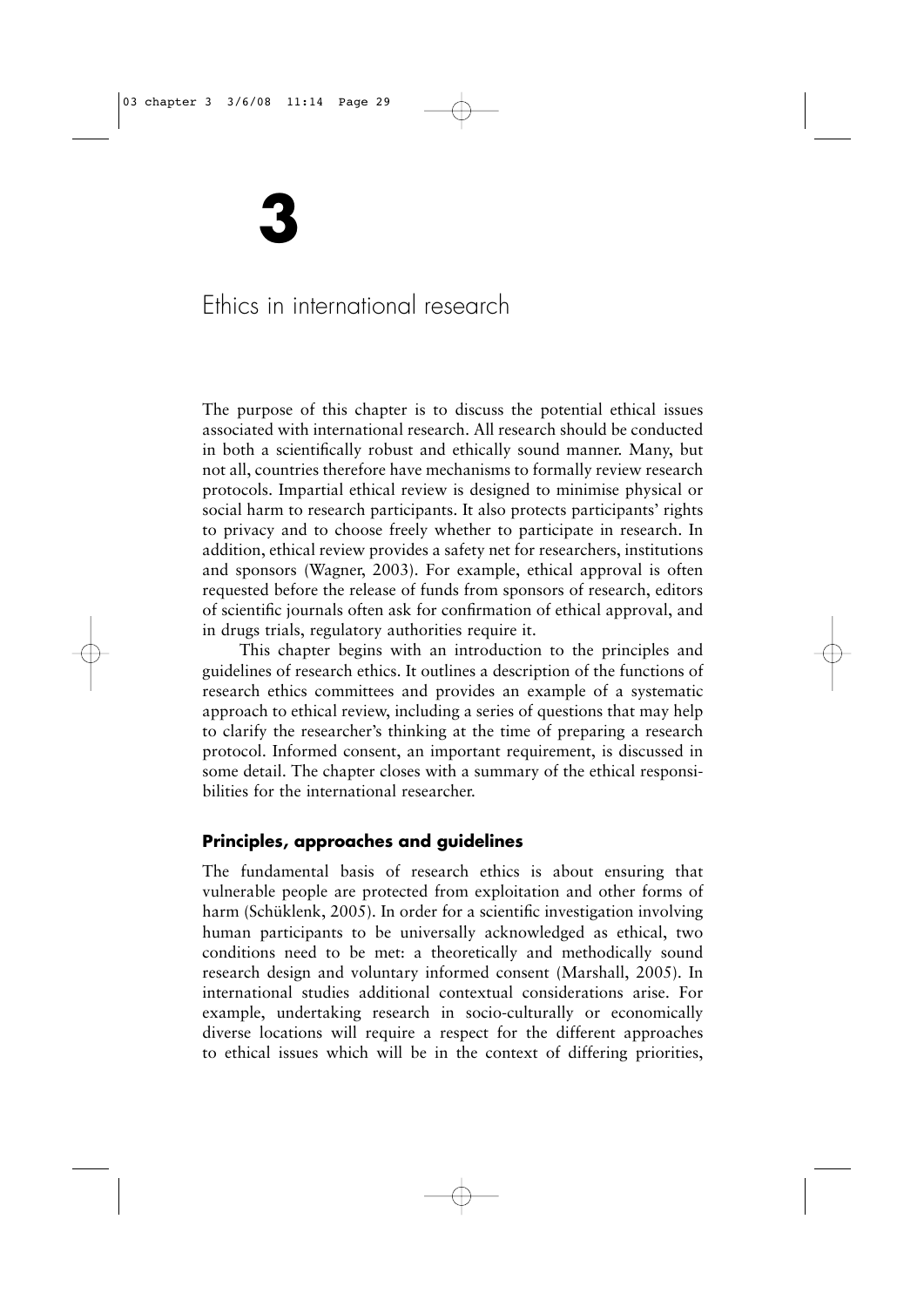perspectives and environments (Benatar, 2002). In less-developed countries, it will be important that research results relate to the health priorities of the recipient country or to local capacity building, so justifying the best use of scarce resources. There is a wide literature on the place and complexities of research and development (R&D). However, specifically with regard to the topic of this chapter careful consideration of the links between health research and development can make for an intricate ethical situation (Robison, 1998; Olsen *et al.*, 2003).

Michael Heinrich, in his personal account describes the ethnobotanist as a link between diverse cultures which brings with it a diverse combination of ethical considerations (Personal account 3.1). For example, he raises ethical responsibilities that may arise as a consequence of the commercial exploitation of any potential pharmaceutical product in which, of course, the country of origin should benefit financially. More broadly, he highlights the significance of the partnership between 'provider countries' (i.e. of plant material and information on their uses) where knowledge resides, and outside researchers. He emphasises the importance of an appreciation of the place, contexts and consequences of the research process and outcomes for local communities.

A number of key documents have been produced by international bodies to identify ethical principles to research and guide their application with the aim of protecting human participants. The Nuremberg Code (1947) is the first, and historically the most important, international research ethical guideline. In 1964, the first Declaration of Helsinki was published by the World Medical Association, detailing regulations about research involving human subjects; there have since been five revisions, the fifth in Edinburgh (2000). Researchers in the USA are guided by the Belmont Report (1979) which is based on three ethical principles: justice (equal share and fairness), beneficence (the obligation to maximise benefits and minimise harms) and autonomy (respect for persons) (Dresden *et al.*, 2003). In 1991 and 1993 the Council for International Organizations of Medical Sciences (CIOMS, 2002) (founded by the World Health Organization and UNESCO) produced its own guidance for both clinical and epidemiological research (Schüklenk, 2005; Marshall, 2005). A number of other countries and bodies have also published their own sets of guidelines.

Focusing on international research, Salako (2006) described the three main issues highlighted by the Declaration of Helsinki, which is the most widely cited international ethical standard. The first is that researchers must be aware of the ethical, legal and regulatory requirements for research involving human participants in their own countries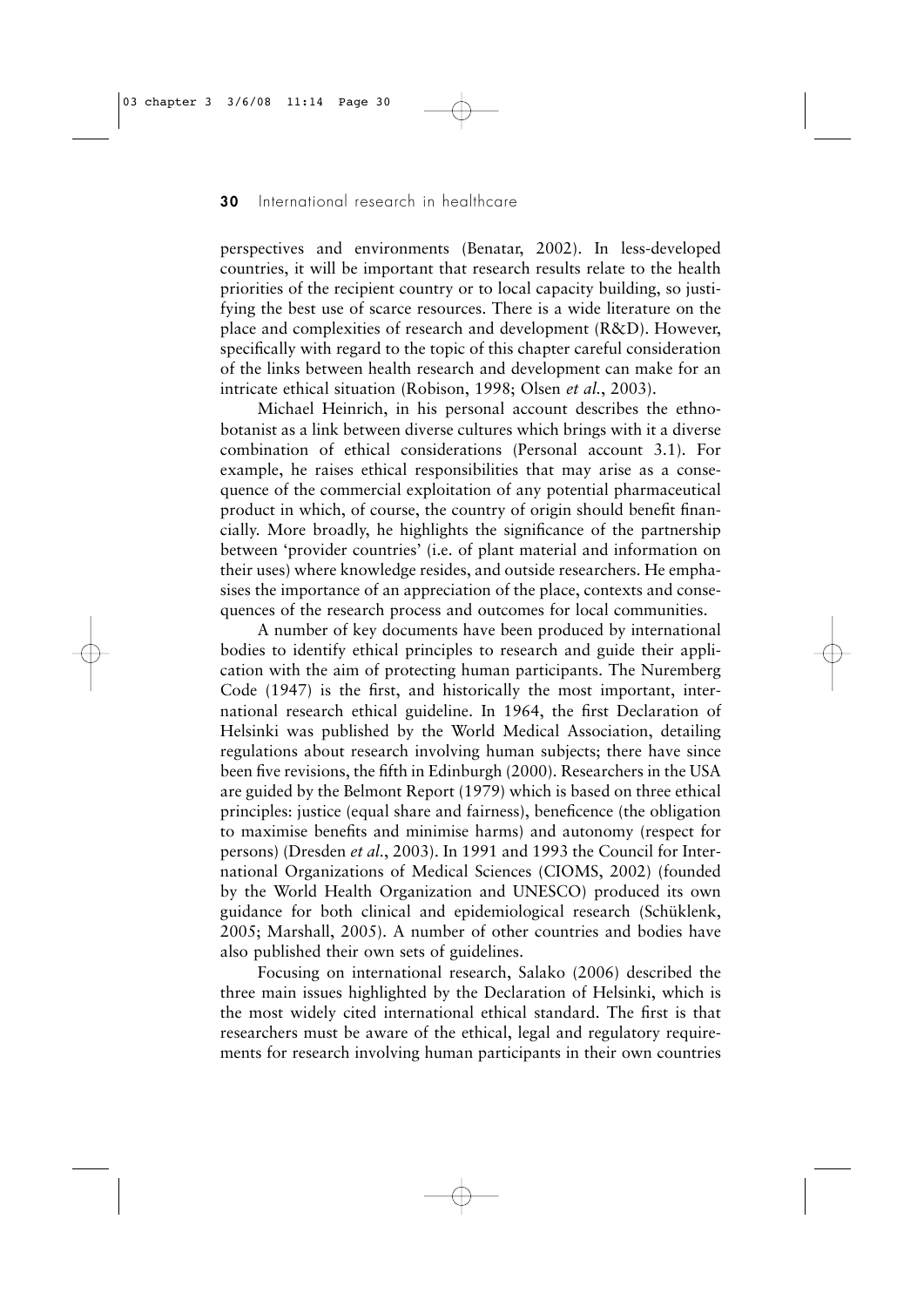# **PERSONAL ACCOUNT 3.1**

MICHAEL HEINRICH

**P**

**Ethnobotany and ethnopharmacy – multidisciplinary links between partners in developing countries and the 'West'**

Pharmaceutical discoveries of the last decades based on the systematic evaluation of higher plants include, for example, camptothecan (and its derivatives), podophyllotoxin, vincristine and paclitaxel – all essential medicines in cancer chemotherapy – and galanthamine, a drug widely used in the symptomatic treatment of Alzheimer's disease (Balick and Cox, 1997; Heinrich and Teoh, 2004). These drugs are all derived from higher plants which were, and are, used by indigenous peoples as medicines. Norman Farnsworth (1990) estimated that 74% of the 119 drugs still derived from higher plants were discovered as the result of ethnobotanical research. Early explorers documented this knowledge and today such studies form one aspect of a multidisciplinary field of research – ethnobotany, defined as the study of the relationship between people and plants. It addresses broad issues of the human use of plants for food, clothing, ornament, ritual, building materials and religious uses. Ethnobotanists take detailed field notes and collect carefully documented plant samples – voucher specimens – that allow for precise determination of the plant species. Selected species are then studied pharmacologically and phytochemically in order to identify the active constituents.

Examples of early studies include those by the German Alexander von Humboldt (1769–1859), who conducted multidisciplinary studies in the Americas, and the French pharmacologist Claude Bernard (1813–1878), who studied the mechanism of action of curare, one of the plants 'discovered' by these explorers (Heinrich et al., 2004). Two of the most famous British botanical explorers were Sir Hans Sloane (1660–1753), who studied plants most notably on Jamaica, and much later Richard Spruce (1817–1893), who worked in South America. In nearly all of these cases stakeholders from two or more countries (or two groups within one country) are involved (e.g. researchers and local informants).

However, while Spruce and von Humboldt simply 'explored' the unknown foreign countries, today the commercial potential of a country's biodiversity puts particular responsibilities on the ethnobotanist who often is a link between two cultures, two countries, and diverse views of understanding and interpreting the world. Such research is now based on mutually binding agreements and it is generally expected that the region or country of origin should receive some financial benefits if a commercially successful product is developed out of such a research collaboration.

continued overleaf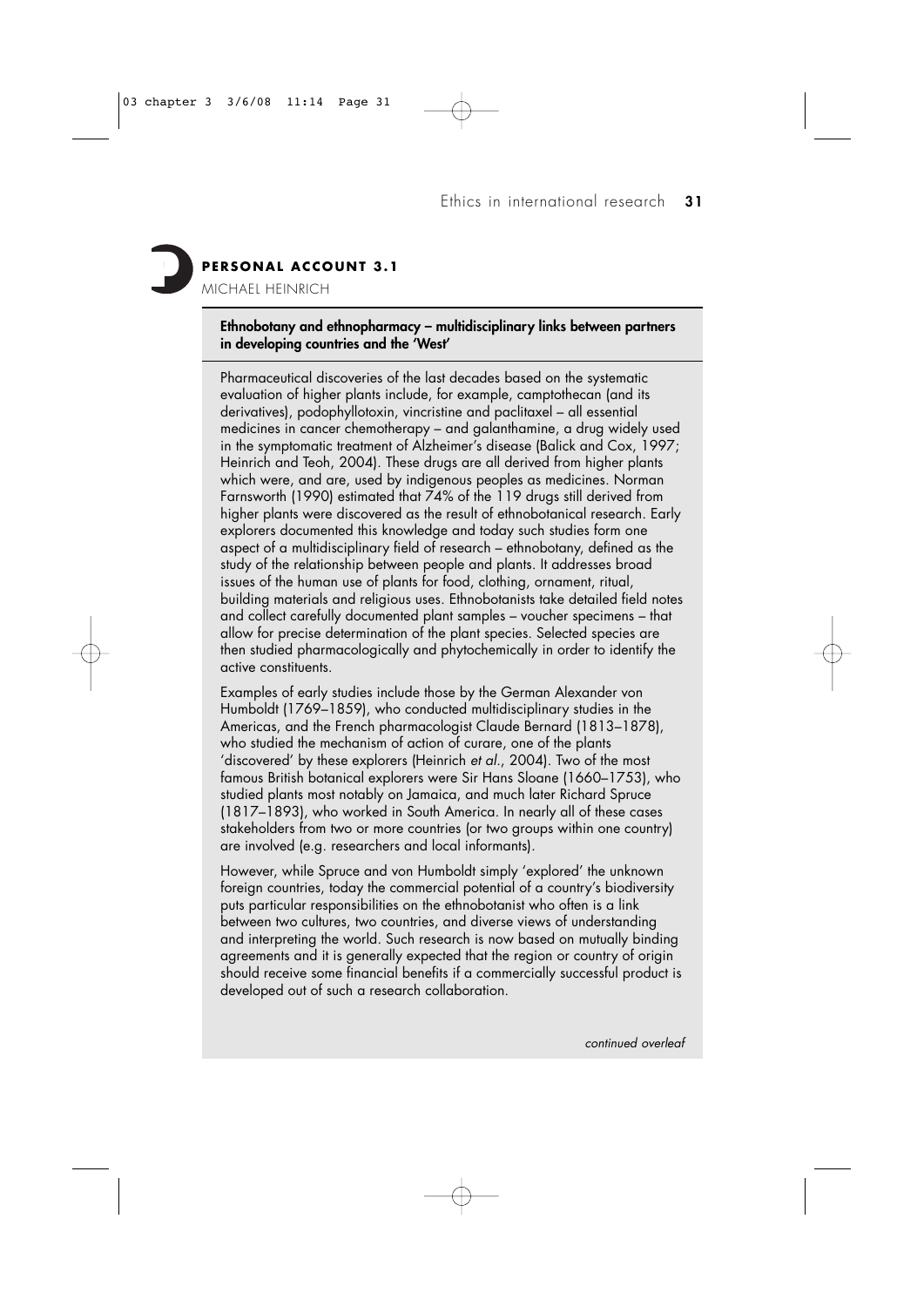Personal account 3.1 (continued)

More recently the systematic evaluation of indigenous pharmacopoeias in order to contribute to improved healthcare in marginalised regions has come onto the agenda of international and national organisations and of nongovernmental organisations (NGOs). The World Health Organization estimates that 85% of the world's population depends directly upon local medicinal plants for medicine. Ethnobotanical and ethnopharmaceutical research can assist developing nations in assessing the safety and efficacy of plants used in traditional herbal medicine. An example is Artemisia annua, the source plant of the antimalarial sesquiterpene lactone artemisinin, which is now grown in some African countries and an extract is used in the treatment of malaria (Mueller et al., 2000). This example also raises important questions about the widespread use of such extracts which may contribute to the development of resistance against the active compound. On the other hand, the huge problems with counterfeit 'licensed' medicines calls for solutions which involve local people, and the growing of medicinal plants may well be one such possibility.

In all these cases the original keepers of knowledge reside in what is now called 'provider countries' and thus ethnobotanical and ethnopharmaceutical research owes special debts to these keepers of knowledge, and novel ways of communicating this knowledge to future generations have become essential aspects of ethnobotanical research and practice (e.g. Vandebrock et al., 2003; Rivera et al., 2006). Today, more and more ethnobotanists come from developing countries, but in these cases, too, two cultures or sectors of a society meet.

#### **References**

- Balick M J, Cox P A (1997). Plants, People and Culture. New York: WH Freeman and Co. Scientific American Library.
- Farnsworth N (1990). The role of ethnopharmacology in drug development. In: Battersby A, Marsh J (eds) Bioactive Molecules From Plants (Ciba Symposium 154). Chichester: Wiley, pp. 2–21.
- Heinrich M, Teoh H L ( 2004). Galanthamine from snowdrop the development of a modern drug against Alzheimer's disease from local Caucasian knowledge. J Ethnopharmacol 92: 147–162.
- Heinrich M, Barnes J, Gibbons S, Williamson E M (2004). Fundamentals of Pharmacognosy and Phytotherapy. London: Churchill Livingstone (Elsevier).
- Mueller M S, Karhagomba I B, Hirt H M, Wemakor E (2000). The potential of Artemisia annua L. as a locally produced remedy for malaria in the tropics: agricultural, chemical and clinical aspects. J Ethnopharmacol 73: 487–493
- Rivera, D, Verde A, Fajardo J, Inocencio C, Obón C, Heinrich M (eds) (2006). Guía etnobotánica de los alimentos locales recolectados en la provincia de Albacete. Instituto de Estudios Albacetenses 'Don Juan Manuel' de la Excma. Diputación de Albacete. Alabacete, Spain. Serie Estudios No. 167.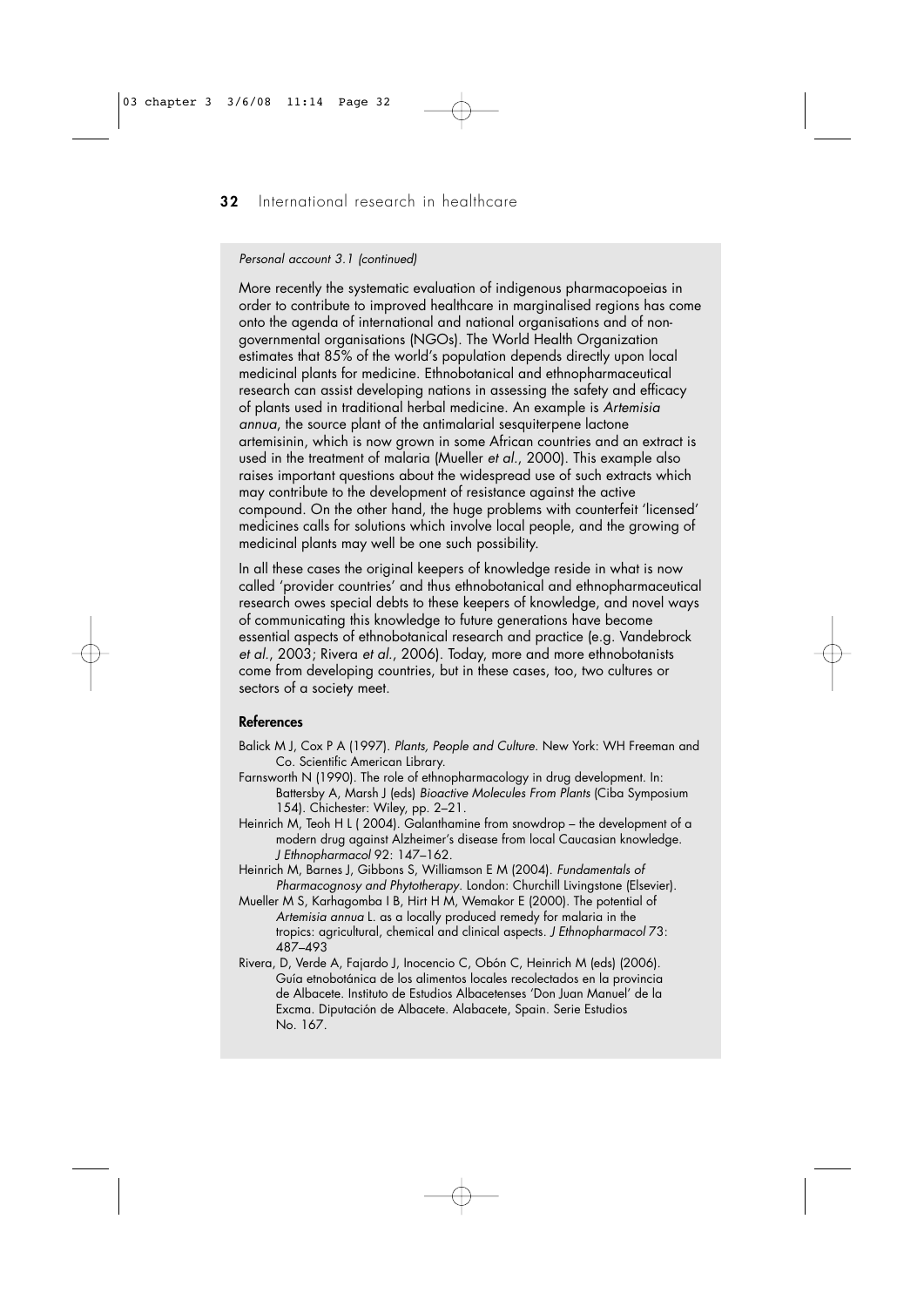Vandebroek, I, Thomas E, AMETRAC (2003) Plantas medicinales para la atención primaria de la salud. E17 conocimiento de ocho medicos tradicionales de Apillapampa 8 (Bolivia), Ina; Indústrias Gráficas Serrano, Cochabamba (Bolivia).

and any other countries where the research is being undertaken. Second, the research is only justified if there is a reasonable likelihood that the populations in which the research is carried out stand to benefit from the results. Third, negative and positive results should be published or made otherwise publicly available. Within this, potential conflicts of interest should be disclosed: to research ethics committees, to patients when informed consent is sought, and in any research publication.

While these documents have a central role in guiding researchers regarding ethical principles, there is considerable variability in the sociocultural environments and capabilities of institutions and communities where research is undertaken. Particular challenges may arise in balancing international ethical standards for research with local standards and the pragmatic considerations in carrying out the research. For example, potential conflicts may arise between universal standards and traditional customs for requirements such as informed consent (Marshall, 2005). Rashad *et al.* (2004) highlighted a range of difficulties that resulted from undertaking a research study in Egypt, for which the research protocol had undergone ethical review in the UK (see Box 3.1).

Rashad's experience illustrated the huge challenges of applying universal ethical principles and practices. When applying ethical guidelines across international boundaries, there is a need to respect each culture within which the study is set. This includes sensitivity to cultural understanding and religious beliefs and attempting to minimise the imbalance of power (which is greater when principal investigators from a more developed country are recruiting participants from a less welldeveloped country) as this has the potential for exploitation (Olsen *et al.*, 2003; Kennedy *et al.*, 2006).

The importance of research ethics must explicitly include consideration of the community's interests as well as those of the individual (Dresden *et al.*, 2003). Researchers need to be creative in developing strategies to improve participants' understanding of the research aims, methods, risks and benefits. In addition, prompt and continuous feedback to participants and their communities should be carried out in ways that are culturally and linguistically meaningful (Marshall, 2005).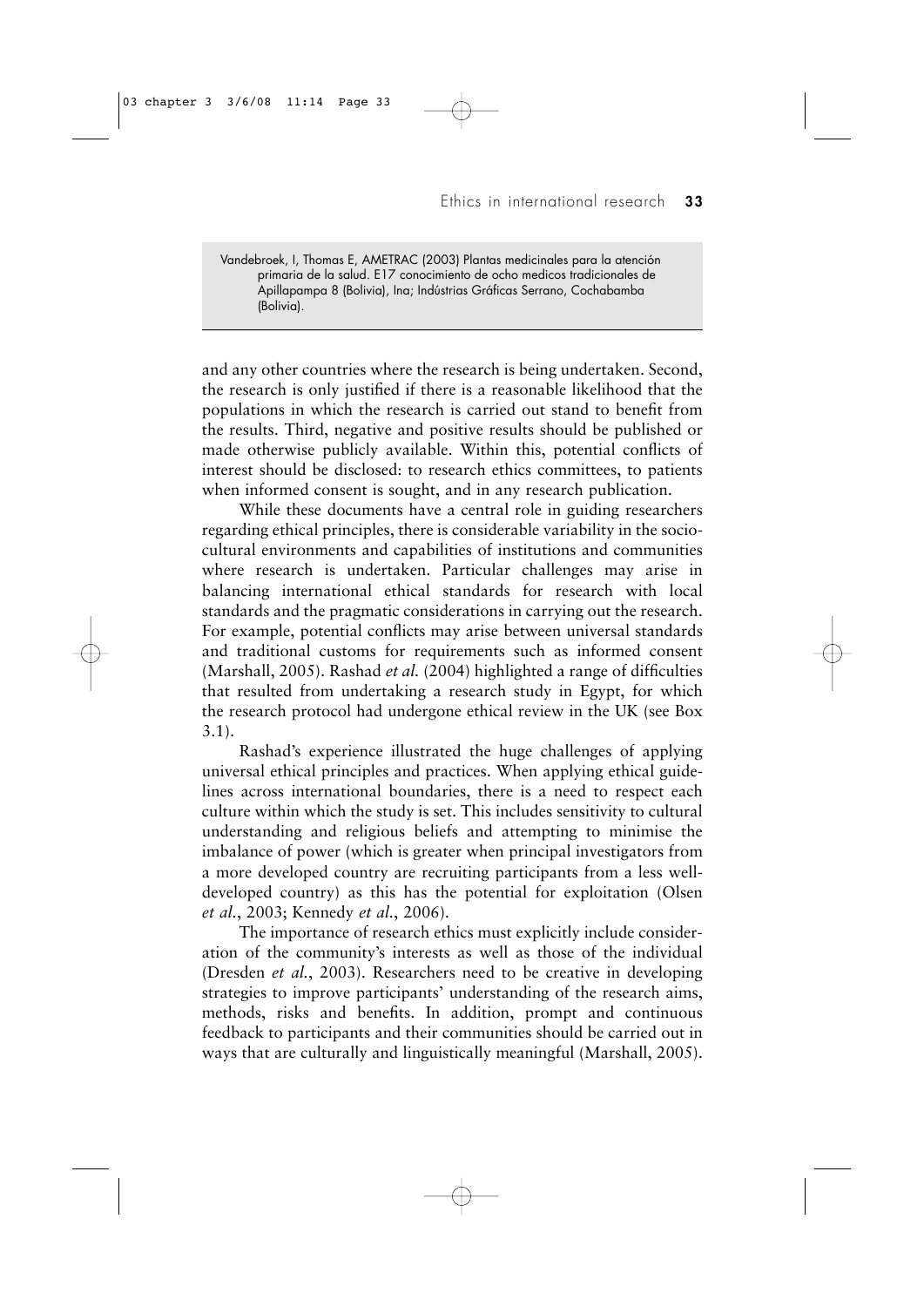**Box 3.1** An example of difficulties associated with imposing UK ethical requirements onto a study carried out in Egypt (taken from Rashad et al., 2004)

- Until 1991, there were no national standardised ethical guidelines that could be applied to healthcare research in Egypt.
- Egypt has a scarcity of research ethics committees.
- Most research takes place within the public teaching hospitals, which are mainly used by patients from lower socio-economic sectors of Egyptian society.
- Egyptian doctors are regarded as a powerful professional group, so a paternalistic approach to care dominates resulting in reduced autonomy for research participants; there is an assumption amongst patients that the doctor will always act in their best interests; patients expect doctors to make decisions for them (influenced by cultural norms and beliefs). Unequal power relationship between health professionals and patients is pronounced in Egypt.
- Decision-making is commonly delegated to the most powerful figure in the context within which the decision is being made, e.g. father, teacher, employer.
- Low literacy levels exist amongst poor, uneducated women, who are frequently used as research participants in Egypt – this has potential implications for these women's abilities to make informed choices about participation.
- Confirmation of informed consent requiring a person's signature presents unique challenges as a signature has particular significance in Egyptian society and is usually only used in relation to major life events. Furthermore, requesting a written signature also implies a lack of trust in one's word.
- A cultural emphasis on politeness could increase an individual's perceived obligation to participate in research.

Conflicts can occur when the values and norms of the study population do not match those of the research team. However, a collaborative approach to setting a research agenda together can help ensure the appropriateness of the work and that limited resources are used to the best advantage of the countries involved. Providing the local community (such as local healthcare staff, community leaders or advocacy agencies) an early opportunity and a continuing mechanism to provide input into the purposes, goals and methods of research, could reduce the opportunities for exploitation in less-developed countries (Robison, 1998; Olsen *et al.*, 2003). However, the valuable involvement of community partners must not compromise the research team's autonomy and ability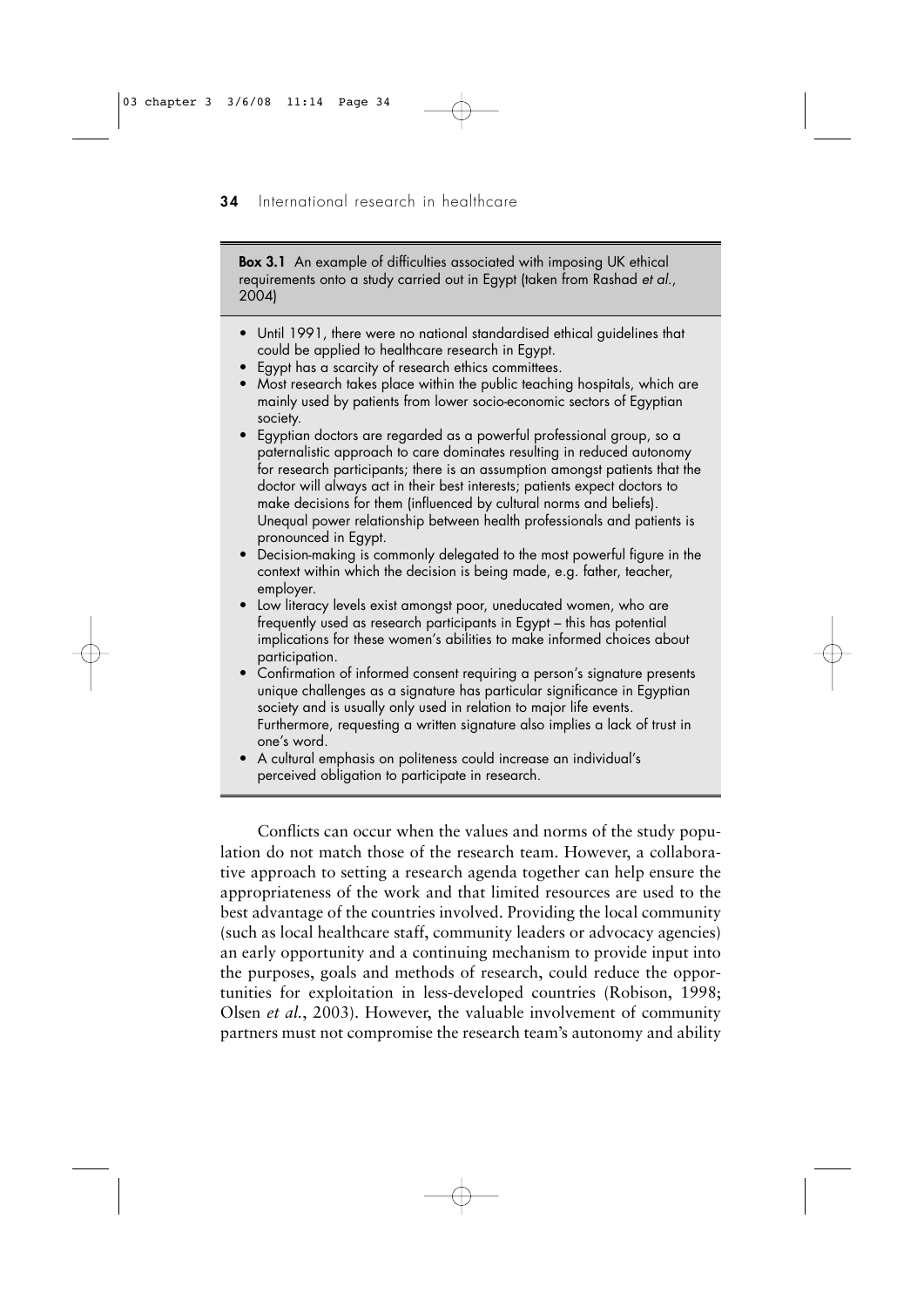to ensure that scientific integrity of the research is maintained and ethical principles are observed.

# **Research ethics committees**

Research ethics committees are independent bodies who review research, particularly that involving 'patients', and they exist in many (but not all) developed countries. Benatar (2002) identified three functions of a research ethics committee. The first is the independent evaluation of research proposals: focusing on risk/benefit ratios, distribution of benefits and burdens, potential conflicts of interest, adequacy of information provided for potential research participants and the protection of freedom with regards to participants granting/withdrawing their consent and researchers' rights to publish. Second, they have a role to educate and assist all those involved in the process to understand and appreciate ethics. Third, they have a duty to monitor and audit research, and to provide accountability to the public.

In international research the structures, procedures and requirements for gaining ethical approval can vary significantly between countries. This was demonstrated by Hearnshaw (2004), who compared the processes required to gain ethical committee approval for an identical intervention study which aimed to improve the involvement of older patients in consultations with their general practitioners across 11 European countries (Austria, Belgium, Denmark, France, Germany, Israel, the Netherlands, Portugal, Slovenia, Switzerland and the UK). For example, in the UK, if research takes place involving human participants and/or resources within the UK's National Health Service (NHS), then independent review is sought through the National Research Ethics Service (NRES). In addition, there may be further requirements from other NHS committees and subgroups (e.g. management approval from NHS R&D offices), or institutions hosting the research (e.g. universities). International research undertaken entirely outside the UK (including that by UK-based researchers) is beyond the ethical review remit of the NRES and would require ethical approval in the country where the research will take place. If the research will be undertaken both within the UK and overseas, an NRES would only review the component of the study that actually takes place within the UK. Ethical approval for international studies gained in countries other than the UK does not nullify any requirements for ethical review in the UK, and vice versa (NRES, 2007).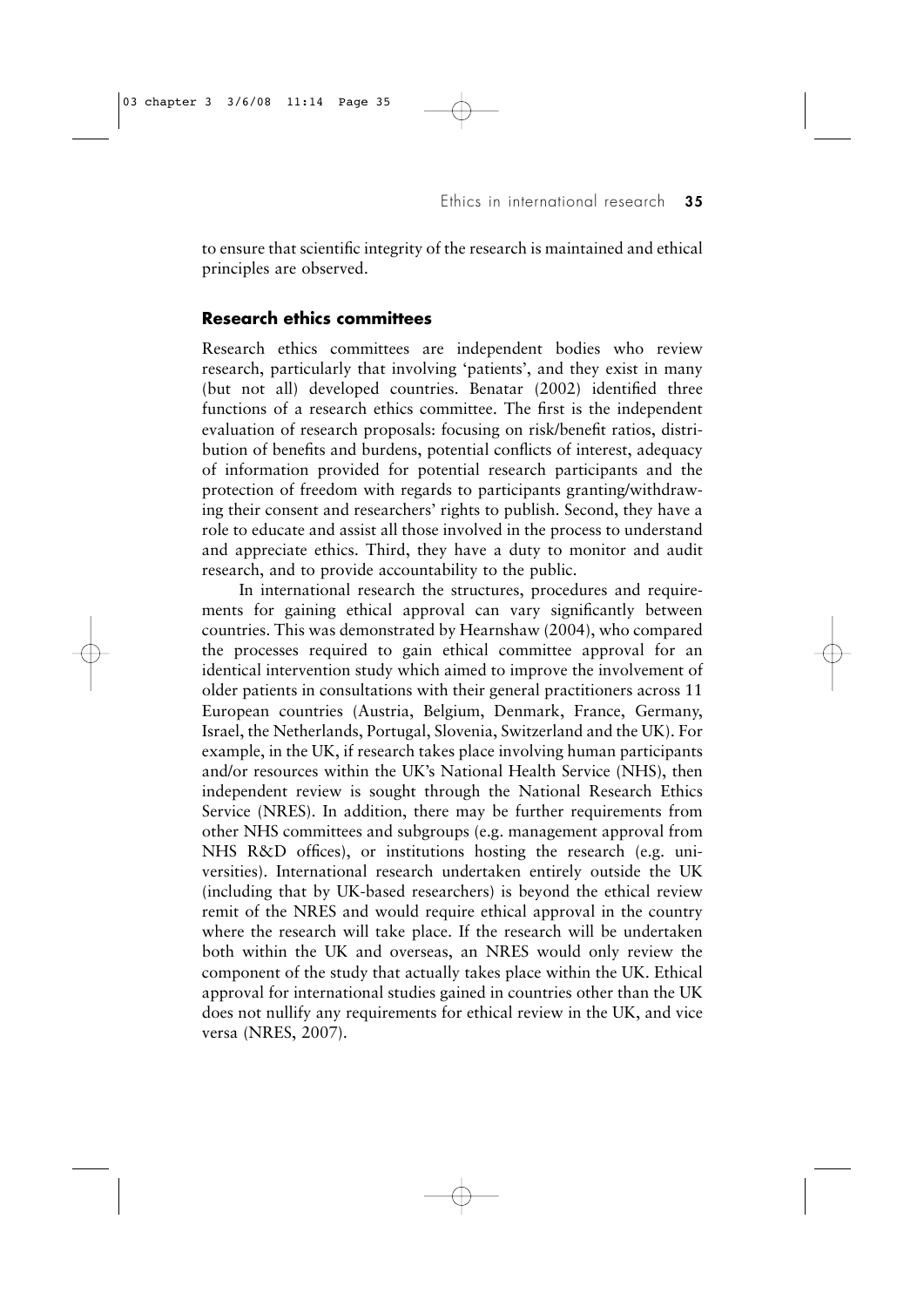In many countries processes are becoming more advanced and are continually evolving. It is, therefore, important to build the necessary time into a project to establish what is required in each participating country in terms of criteria, supporting documentation and costs, as well as the time it will take for a decision to be made. This can take several months. In her personal account, Mary Tully describes her experience and feelings regarding the differing requirements for independent ethical review for a study conducted in the UK and Sweden; two European countries for which it might be expected that requirements would be similar (Personal account 3.2).



# **PERSONAL ACCOUNT 3.2**

MARY TULLY

#### **Ethics committee approvals between different countries**

I had conducted some work in the UK that explored how doctors in different specialities and of different grades viewed how the appropriateness of prescribing should be measured. As part of my visiting professorship to the University of Uppsala, Sweden, I had a new PhD student. Therefore, I had the opportunity to repeat my original work in another country, as views of appropriate prescribing and prescribing documentation may well depend on current healthcare debate and different healthcare systems (Ljungberg et al., 2007).

In the UK, conducting qualitative interviews with hospital doctors, about their own prescribing and about prescribing in general, had required full NHS ethics committee approval, including attending the meeting. The committee had asked me to make amendments to the subject information sheet for the doctors before giving approval. In Sweden, therefore, I expected to have to make an application and, as vice-chair of an NHS committee, was interested to learn about the ethics committee application process in another country. My Swedish collaborators, however, said that research of this kind did not usually require approval. I pressed the matter and said that I would prefer to try even if they thought it was not needed, so that my PhD student (and I) could learn the system. However, I was told that an ethics committee application costs between Kr5000 and Kr16000 (approximately £385–1230), depending on the type of research – even if the committee later said an application had not been required. I did not press the matter any further! I had expected a variation in the system, but being so used to the free NHS ethics service, charging for this never entered my mind.

#### **Reference**

Ljungberg C, Kettis Lindblad Å, Tully M P (2007). Hospital doctors' views of factors influencing their prescribing. J Eval Clin Pract 13: 765–771.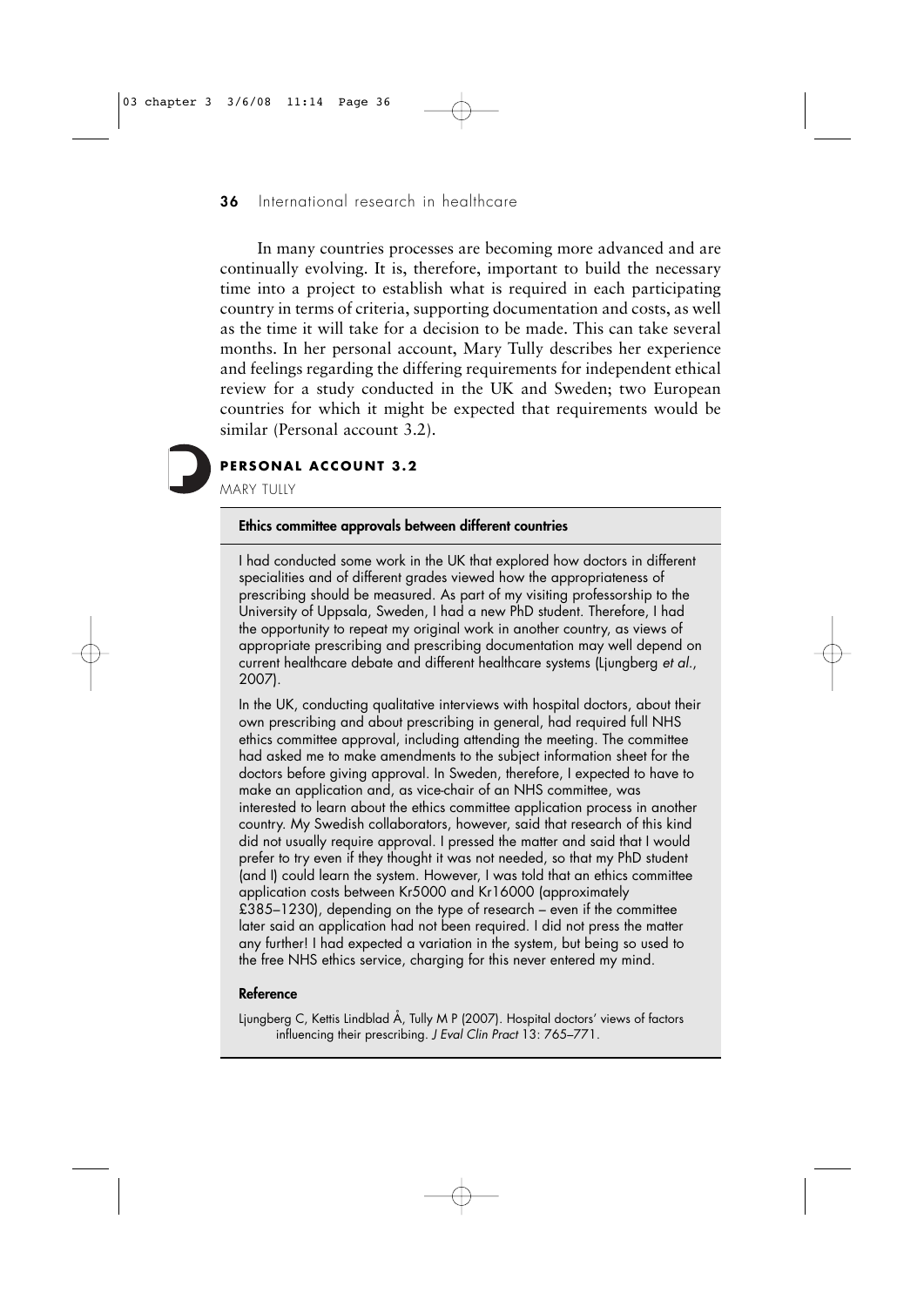In countries in which requirements are limited, members of the research team will want to be satisfied that the work is in accordance with accepted principles, that their own expectations regarding ethical standards are met and that they are satisfied that the research has undergone suitable external review and possible frameworks for review are discussed below.

# **The ethical review process**

The independent review of research and its ethical acceptability takes time. The ethical issues in a research project have to be identified and considered. The potential risks and consequences have to be appraised and balanced against the potential benefits and a conclusion has to be drawn about the research as a whole. This often requires a delicate assessment; any decision may not be clear cut. Ideally, careful and reasonable thinking is required by the research ethics committee members who collectively understand the importance of different moral claims, and who can work constructively together to come to sound and reasonable conclusions (Foster, 2001).

A number of systematic frameworks have been developed for the review process. For example, in the USA, based on the Belmont Report, Robison (1998) detailed an ethical review process that focuses on three key features:

- Respect for persons (informed consent; voluntary participation; adequate awareness of benefits and possible risks)
- Beneficence (first do no harm; contribute to the general welfare/ health of study participants)
- Justice (equitable distribution of burdens and benefits of participating in research).

Nicola Gray, a UK-based researcher, discusses in her personal account how when undertaking research in the USA, the Belmont Report represented a new framework for identifying and addressing ethical issues, and how this has continued to provide a stimulus for reviewing her work following her return to the UK (Personal account 3.3).

As a further example of a general framework which may be applied to judge the ethics of a research project, Foster (1996, 2001) highlighted three distinct approaches, together with a series of questions, which may be helpful to reflect upon when preparing a research protocol: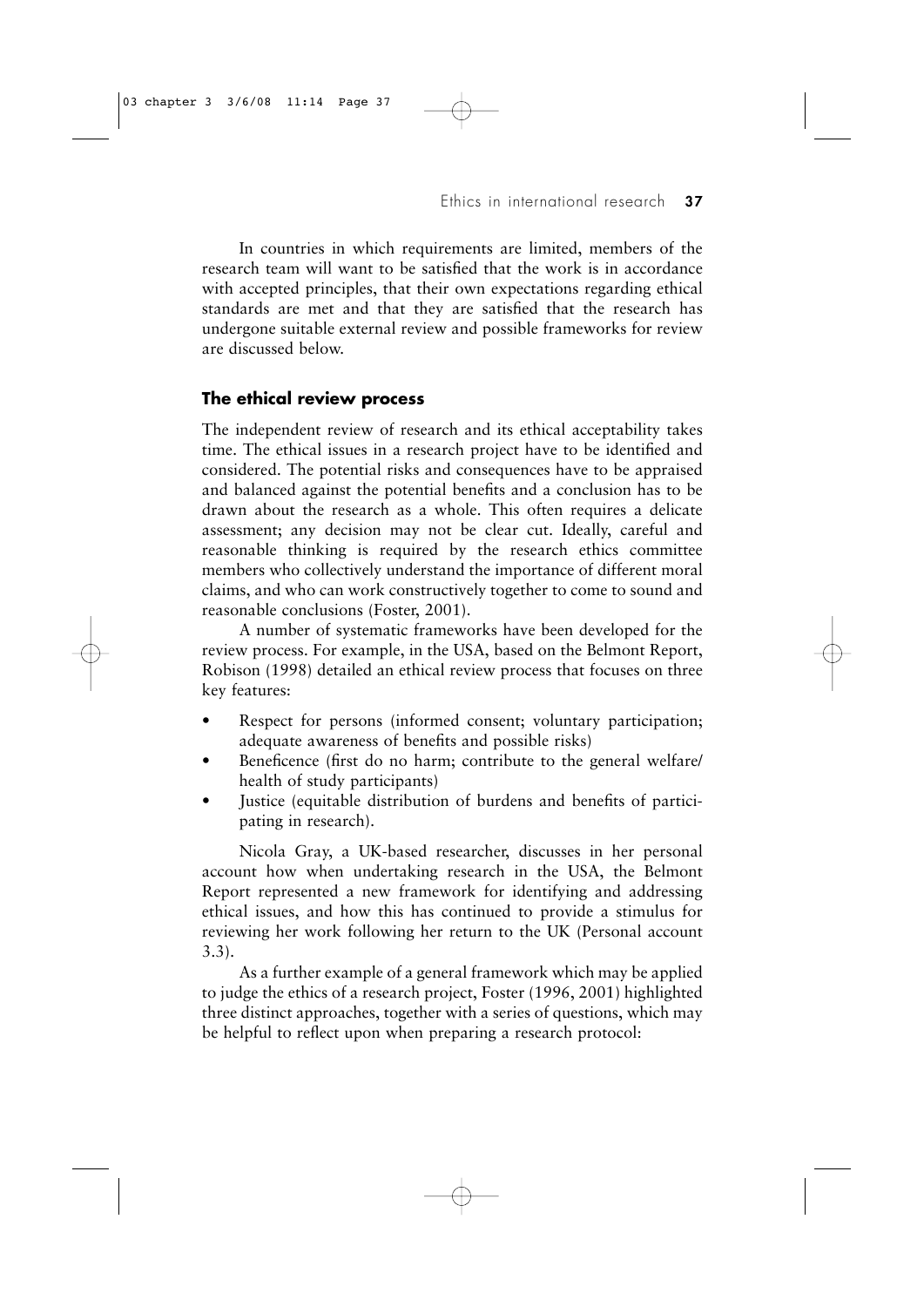# **PERSONAL ACCOUNT 3.3**

NICOLA GRAY

**P**

#### **Undertaking health services research in the USA – ethics**

To explore adolescents' views and experiences of using the Internet to find information about health and medicines, our study involved focus group discussions with middle and high-school students in the USA aged 11–18 years (Gray et al., 2005). Ethical review was undertaken by the Research Subjects Review Board (RSRB) within the institution where I was placed for my Fellowship – the University of Rochester Medical Center, New York State. This review board deals with a breadth of research subjects similar to that of a local research ethics committee in the UK. At the time of my study, the chair and vice-chair of the RSRB were both pharmacists – a fact that was apparently common, considering the many drug trials undertaken within these university hospitals.

Key study personnel and any fieldworker who might be called upon to take consent from subjects are required to register with the RSRB. As our study was considered minimal risk, I completed the Ethical Principles in Research Program (EPRP); there is another level for interventions. The EPRP revolves around the Belmont Report (1978). Published in the wake of the Tuskegee syphilis experiment, in which 399 black men were purposely left untreated in order to study the late-stage disease (Jones, 1993), the report considers the difference between practice and research, and crystallises three basic principles of ethical research, which Tuskegee patently ignored, and their application within a research study with human subjects:

| <b>Basic principle</b> | Application                     |
|------------------------|---------------------------------|
| Respect for persons    | Informed consent                |
| Beneficence            | Assessment of risk and benefits |
| Justice                | Selection of subjects           |

I have found this pithy and thought-provoking report to be invaluable since returning to the UK as a resource for pharmacy students and my own ethics applications.

The RSRB required a score of at least 80% on a short multiple-choice questionnaire submitted to their office. Successful completion resulted in an EPRP registration number being issued, and this had to be quoted for each fieldworker in the subsequent study application. The registration has to be renewed every three years and so, two years after my return, I had to renew my registration with Rochester as I was still analysing and writing up from study data.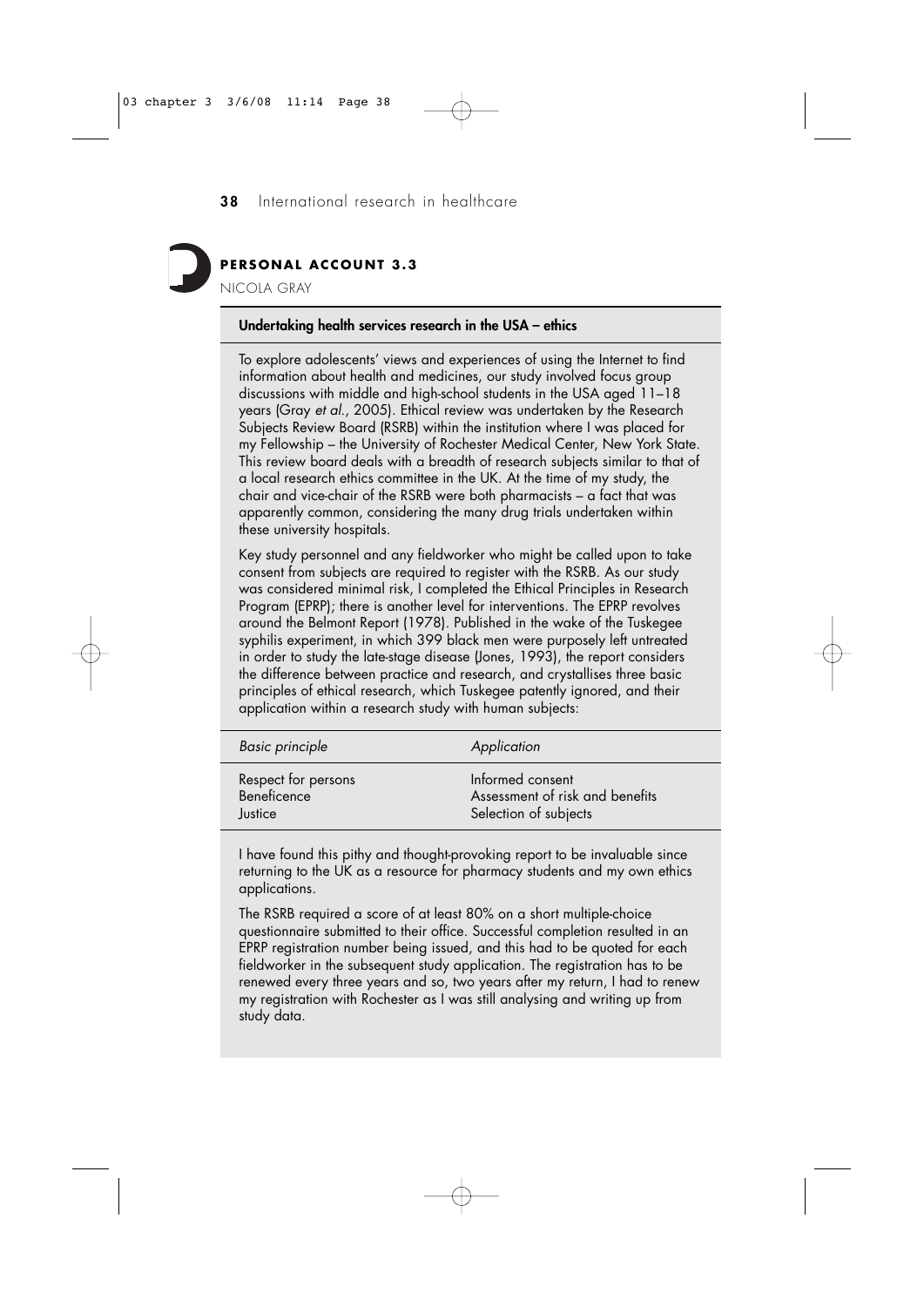

After favourable ethical review, the original copies of information sheet and consent form submitted with the application and annotated with version number and date were taken, almost ceremonially, to the RSRB office where they were rubber stamped and signed by a RSRB officer. It was then obligatory to photocopy these documents, complete with stamp and signature, for distribution to potential subjects as verified copies of the original. Luckily the photocopier was in good condition so the quality of the copied leaflets was acceptable!

#### **References**

| Belmont Report (1978). Ethical Principles and Guidelines for the Protection of Human |
|--------------------------------------------------------------------------------------|
| Subjects of Research. DHEW Publication No. (OS) 78-0012.                             |
| Gray N J, Klein J D, Noyce P R, Sesselberg T S, Cantrill J A (2005). Health          |
| information seeking behaviour in adolescence: the place of the internet.             |
| Soc Sci Med 60: 1467-1478.                                                           |
| Jones J H (1993). Bad Blood: The Tuskegee Syphilis Experiment, expanded edition.     |
| New York: Free Press.                                                                |
|                                                                                      |

- Goal-based approach (validity of the research)
- Duty-based approach (welfare of the research participant)
- Rights-based approach (dignity of the research participant).

In using Foster's approach, equal weight may not always be given to all three and the decision will be based upon which concerns need to take precedence, a judgement made with each individual research project. This approach is discussed in further detail below.

# **Goal-based approach (validity of the research)**

From a goal-based approach, an action is considered good if its goal, or outcome, is good. The outcome of a study cannot be of value (i.e. good) if the work is not conceptually or methodologically sound. Thus, in an ethical appraisal, the scientific merit of the work should be challenged. The research team should be able to defend the study design and methods as a sound approach to answering the research questions, or testing the hypotheses (see Box 3.2).

In the case of vulnerable groups (e.g. children, older people, people with mental health problems or special needs) special consideration must be given to the potential benefits of a study. Is the research necessary in this particular group of individuals, and is this the group who are likely to benefit? Can the results be generalised from the sample or study population to any other groups?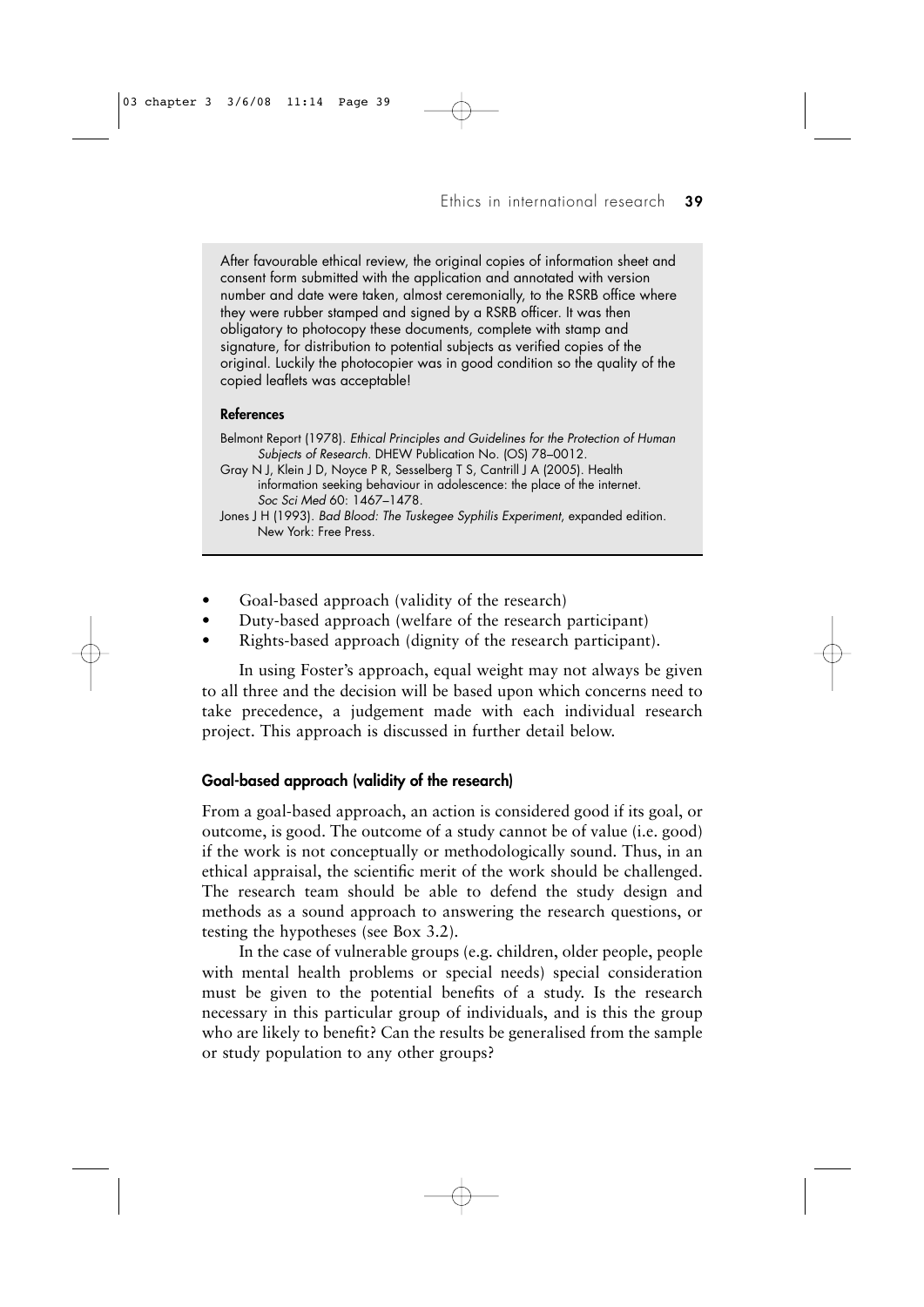**Box 3.2** Questions to ask yourself from a goals-based perspective

- For what reasons is the research being conducted?
- Is the research likely to provide new insights into a social phenomenon?
- How important is the research question?
- Is the research design optimal and will it answer the research questions posed?
- Are the research methods chosen to answer the question appropriate, rigorous and systematically applied?
- Have the data collection tools been tested or justified?
- How will the data be analysed?

#### **Duty-based approach (welfare of the research participant)**

The focus of the duty-based approach is whether or not the proposed research activities accord with moral principles. These considerations should take precedence over whether the outcome of the research activity is good. For example, even if a very important question may be answered by the research, it would be deemed unethical to deceive the research participants in order for the research to be undertaken (see Box 3.3).

For therapeutic research, where there are direct health benefits for participants (as compared to non-therapeutic research where there are no direct benefits for participants but there may be future benefits to those meeting the same inclusion criteria) the concept of *equipoise* should be considered (Choudhury and Knapp, 2006). For therapeutic research to be considered ethical, the participant must expect to receive treatment which is at least as good as the treatment they would have received had they not been enrolled in the research. That is, the new

**Box 3.3** Questions to ask yourself from a duty-based perspective

- What will participating in the research involve?
- In what ways will the research participants be treated?
- How much time might participating in the study involve?
- How intrusive might the interview or questionnaire be?
- What will happen to the information that is collected?
- To what risks will the research participants be exposed?
- Are the risks necessary and acceptable in the circumstances?
- Are there referral procedures to appropriate agencies in place if information that leaves an individual at risk, is revealed?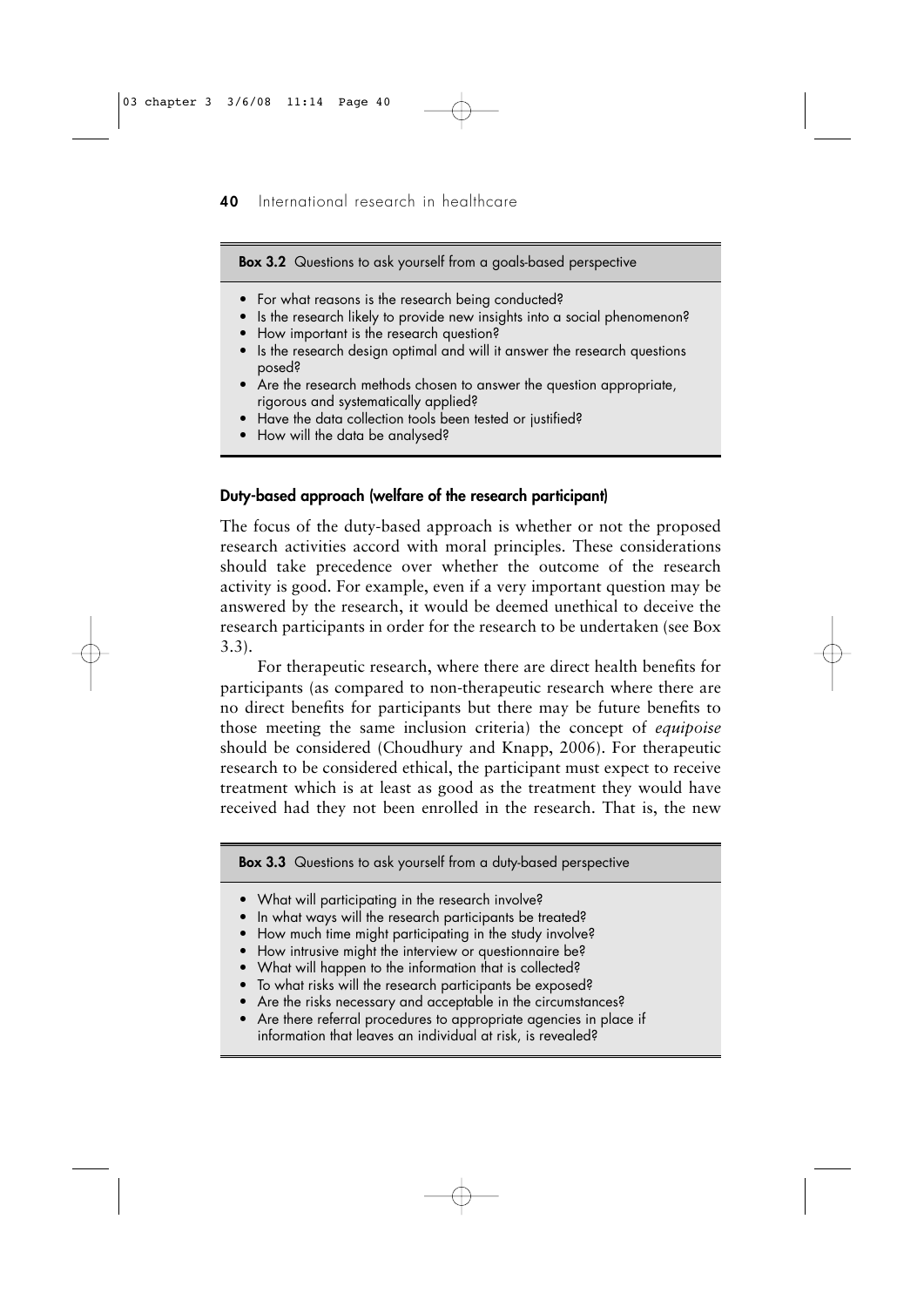treatment must be considered to be at least as good as 'the usual' treatment. Equally, the researcher must be uncertain whether the treatment that is being tested is actually better than standard or 'usual' care to which it is being compared. This has presented dilemmas in international research when studies have been carried out in countries with differing 'usual' standards of care compared with other participating countries or the country funding the research.

In research among vulnerable groups, particular attention must be paid to any risks, including those that may be viewed as relatively harmless. This is especially important when individuals may not be able to articulate concerns themselves.

# **Rights-based approach (dignity of the research participant)**

Individual freedoms and recognised 'rights' of an individual within a given society are the focus of a rights-based approach. Therefore, the main concern is to establish and respect the views and feelings of prospective research participants. The rights of an individual to refuse participation in any research study must take precedence over any consideration of the wider public good. Value is afforded to the integrity, privacy, safety and human rights of the individual participant. In terms of confidentiality, there is a legal duty to keep patient information confidential and data should be secured against unauthorised access. Particular care should be taken in international collaborations where there are differing values and cultural norms; researchers must not dominate the relationship with research participants, and research participants must: (i) understand the nature and purpose of the research; (ii) have the opportunity to have their questions answered; (iii) give truly informed consent; and (iv) be able to make uncoerced decisions to participate (Benatar, 2002) (see Box 3.4).

**Box 3.4** Questions to ask yourself from a rights-based perspective

- Will the research participant's consent be sought and how?
- How is consent dealt with in covert research?
- Are the participants being paid for their involvement?
- At what level may payment be considered coercive?
- Will the individual participant's dignity be protected?
- Will confidentiality be respected and assured by the researcher?
- What precautions are taken to safeguard all data collected?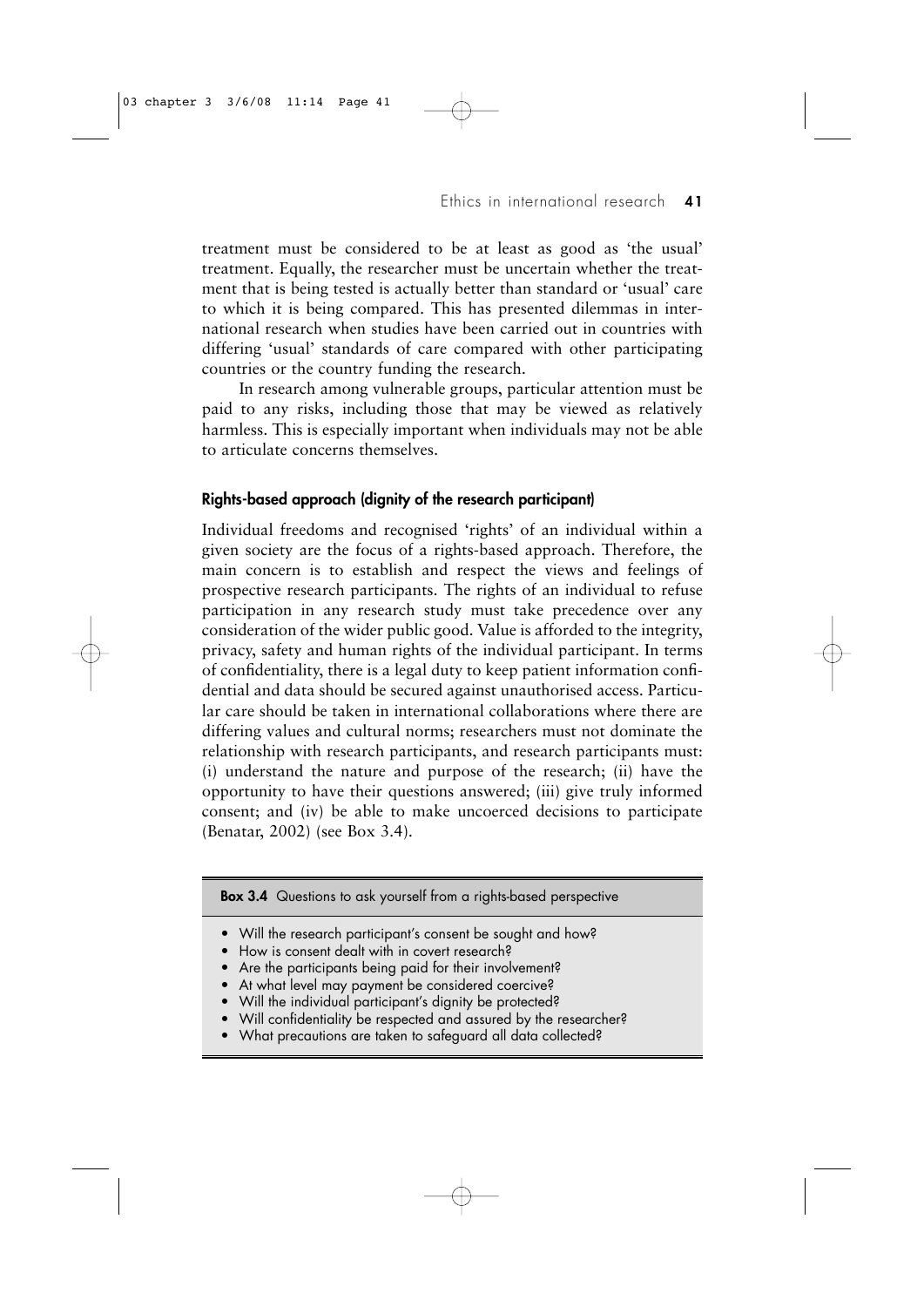Research involving competent research participants should only be conducted with their knowledge and consent. Researchers have an obligation to seek consent from all competent people. An individual's refusal to participate should always be respected. Once consent is given it is not necessarily enduring; individuals can withdraw from the study at any time. Consent must be maintained during long-term studies and reviewed if study procedures are altered (Choudhury and Knapp, 2006).

A number of challenges arise where consent cannot be provided by participants themselves and careful consideration must be given to the special legal issues relating to these cases. For example, in the UK, special procedures have to be followed if the proposed research involves the use of information from which NHS patients could be identified, but it is not possible to obtain their informed consent (NRES, 2007).

Combining these three approaches, Foster (2001) provides a framework for ethical review of research. A rights-based judgement is difficult when one cannot be certain of the wishes of an individual research participant; the duty-based approach could on balance regard the research as ethical if it was therapeutic and there was equipoise; a solely goals-based stance would view the research as ethical if it could be shown that ultimately more people would benefit than suffer.

The Foster framework will not necessarily result in any solution regarding the ethical acceptability of a study. In particular, in international studies, researchers should not anticipate a single best set of answers to the questions posed. Responses to individual questions may differ according to the research centre or setting. A judgement concerning the ethical acceptability of the research is made on balancing the risks and benefits of the project being undertaken.

# **Informed consent**

Consent sets the limits for what the researcher can do with research participants or personal data (Simonsen and Nylenna, 2006). Informed consent has been defined as potential participants receiving information necessary to make an informed choice about participation in a study, understanding the information and making a voluntary decision regarding whether to participate (CIOMS, 2002).

Participants must receive *sufficient* information for their consent to be viewed as informed. Achieving informed consent is dependent on the researcher's ability to communicate, and the research participant's sense of freedom to choose. However, it must be acknowledged that there may be difficulties attaining full comprehension in any setting, and that this may be more challenging across diverse international collaborations. For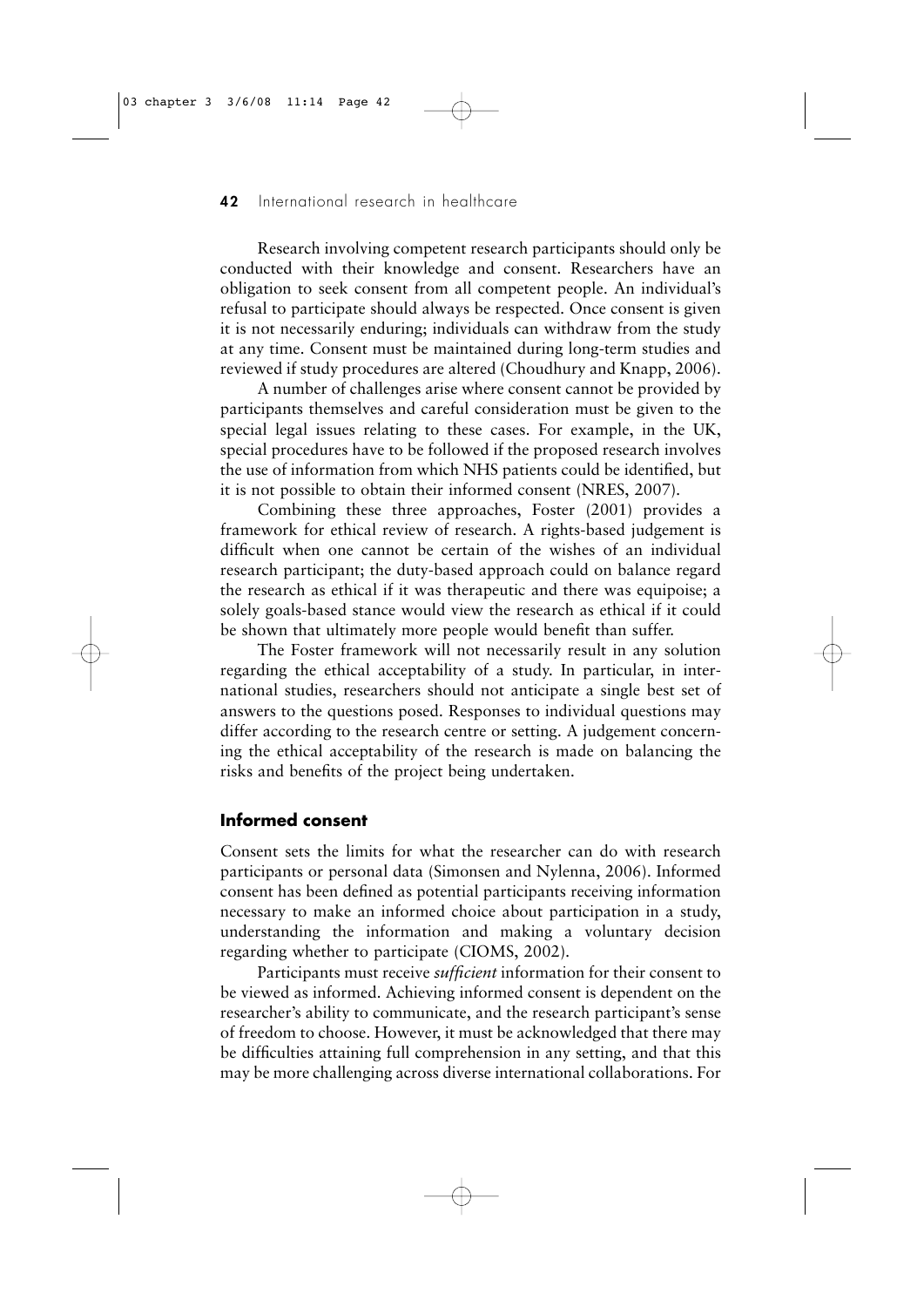research being undertaken in a variety of locations, additional steps may include community level consultation and permission prior to seeking individual consent. Where the majority of potential participants cannot read or write (so signing consent forms cannot be expected), alternative methods of documenting the individual informed consent process should be adopted, e.g. a record of verbal consent through audio/video tape, or where the researcher signs a form stating that appropriate information was given and verbal consent received, which could be observed by an independent witness (Molyneux *et al.*, 2004; Choudhury and Knapp, 2006).

A study by Rivera *et al.* (2007) examined the level of detail that should be provided to potential research participants balanced against the participants' needs for information and capabilities to understand it. This research was undertaken with three independent groups of researchers based in Africa, Europe and North America. They found that researchers with different types of research backgrounds, from a variety of professional backgrounds, who held different cultural perceptions of informed consent, demonstrated low agreement on what should be included. The top priority was that potential study subjects should receive sufficient information about possible benefits of participating in a study and how it will be conducted. Consensus was achieved regarding the issue of publicising the names of community advisory board members or community representatives. Crucially, they also concluded that the amount of detail provided in the informed consent process should not be excessively comprehensive and information overload may actually hinder understanding.

Regardless of whether the consent form is presented in English, or in a translation, it can be meaningless unless it is explained by someone who fully understands the culture and concerns of the people for whom it is intended (McCabe *et al.*, 2005). Consent forms may require translation. As for other study documentation, forward and back translation methods can be adopted. Independent of the translators, further review may be required by language experts, disease/topic experts and study personnel to discuss any issues that may have arisen during the translation process and piloting of the translated documents. Sufficient time must be allowed both by the researchers and funding agencies to develop comprehensible material (McCabe *et al.*, 2005). For further information regarding the translation of research documentation see Chapter 4.

A number of considerations for adapting the informed consent process to cross-cultural settings have been identified (Robison, 1998; Molyneux *et al.*, 2004; McCabe *et al.*, 2005):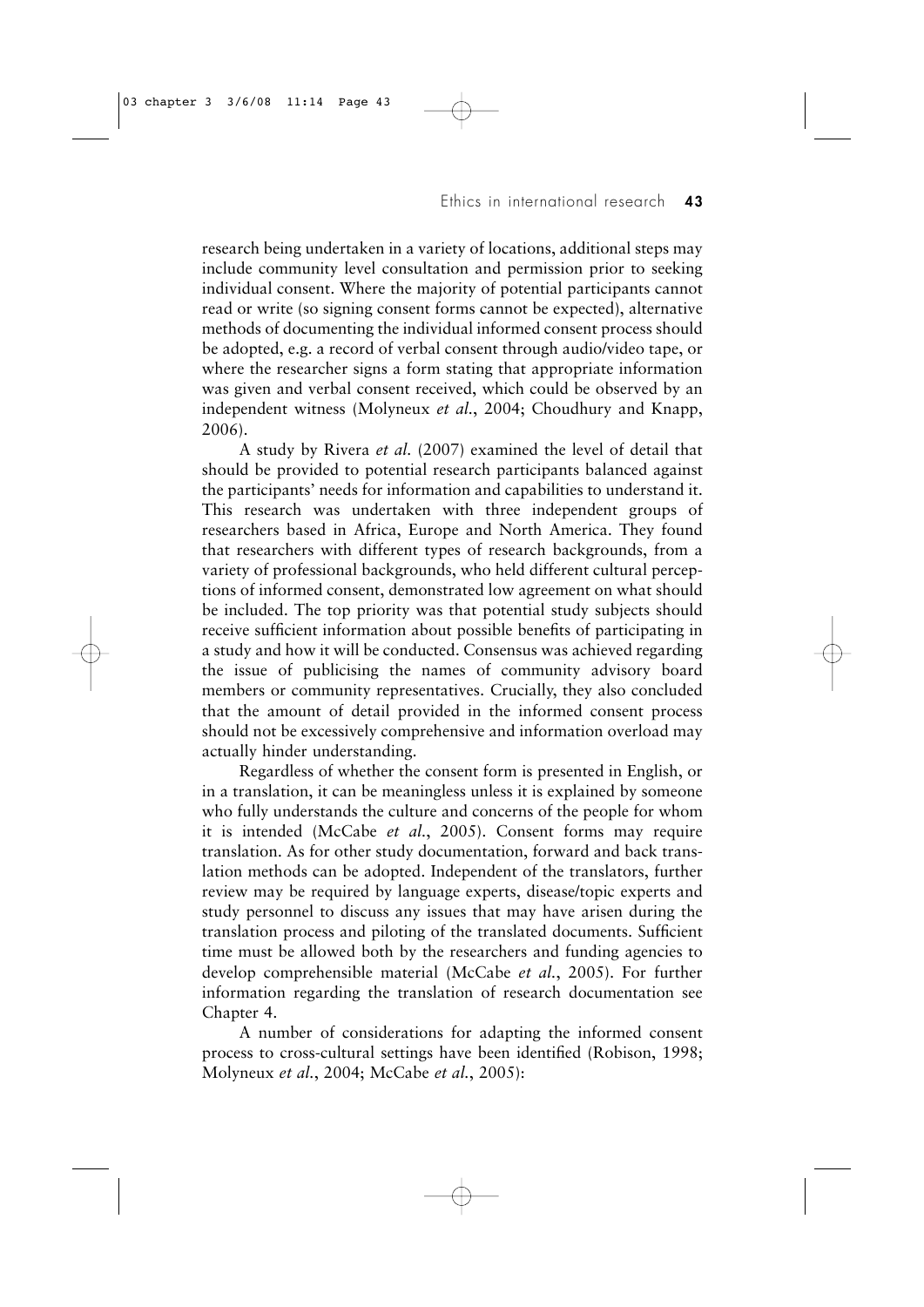- Minimise legal and scientific jargon in the consent form.
- Consider the sequence of information presented in the consent form to facilitate logical translations into complex languages.
- Allow for community members' review and critique of forms.
- Identify conceptual and linguistic barriers to communicating effectively about research.
- Ensure that those administering consent forms are culturally competent to address questions and potential misunderstandings as the concept of research may be alien.
- Be aware of power relationship between the research team and the community which can impact on the informed consent process.
- The concept of the signed informed consent form may have additional issues regarding confidentiality, anonymity and the act of signing.
- Consider the local setting, for example if telephone support has been offered as a means of communication, offer alternatives for people without telephones.

The concept of informed consent may not translate culturally to all countries as individual rights and the patient–provider relationship can take on different meanings in different locations (Geller *et al.*, 2004). The autonomy of research participants will be influenced by the values held within their population. Researchers undertaking research in countries other than their own must be aware of, and respect, local customs and culture. For example, in some cultural environments, it may be customary to seek advice or permission from a spouse or head of household. In other settings, investigators may need to consult with local community leaders or elders before implementing a study. Notably, the spouse/head of household/community consent is supplementary and not a replacement for individual consent. Therefore this does not necessarily diminish the individual's ability to make his or her own choices, but approaches should be considered so that it is possible to obtain an individual's informed consent and preserve cultural norms and the spirit of the community. This approach may present its own difficulties, for example, it may be unclear who represents a community, conflict may arise when more than one individual/group represents the community's interests and/or community and individual interests may conflict (Geller *et al.*, 2004; Marshall, 2005; Salako, 2006; Choudhury and Knapp, 2006).

The understanding and operation of informed consent procedures are not universal. Consent procedures may be alien to some groups, for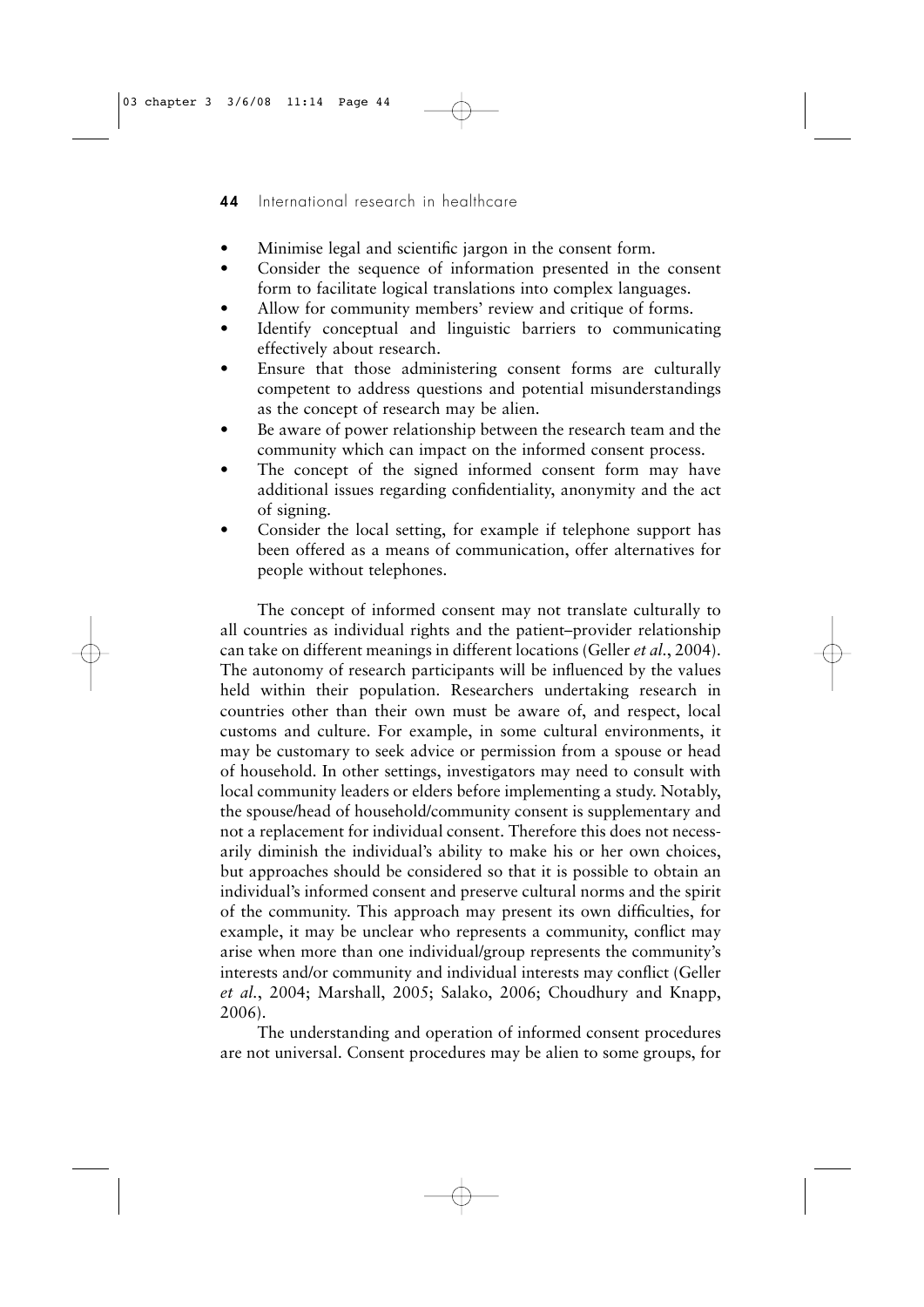# Ethics in international research **45**

example, the requirement of a signature may be interpreted as a legal obligation to participate. Barata *et al.* (2006) studied the perceptions of different minority groups (Portuguese Canadian and Caribbean Canadian immigrants) in understanding the informed consent process. Both participant groups identified the need for information. Consent letters were viewed as providing valuable information that participants used in their decision making process and actually encouraged participation. Verbal explanation of the study allowed participants to ask more questions. Researchers also found that establishing trust was culturally bound and that a fear of exploitation and mistrust was sometimes apparent. Where trust was present, it was associated with the view that the research was legitimate and safe.

This study highlighted the fact that different ethnic groups have different concerns which may require slightly different approaches to recruitment and methods to obtain informed consent. For example, Barata *et al.* (2006) recommended that recruitment and informed consent procedures may be enhanced if facilitated through a trusted community member. Providing study results to participants and other community members may help to demonstrate the benefits of health research, which was an important factor for prospective participants when deciding whether or not to take part. Viewing informed consent as a process rather than as a discrete event that ends with the signing of the consent form, could enhance the opportunities of the research team to promote trust between participants and researchers, before, during and after the study is complete.

Researchers need to respect the limits of participants' understanding and capacity to deal with difficult information, allowing time for reflection and questioning. For adults incapable of informed consent and for research involving children, assent should be sought and proxy consent from the legal representative, parent or guardian (Choudhury and Knapp, 2006). Informed consent must be fashioned to meet the needs, culture, and context of the community in which it is being used (Geller *et al.*, 2004).

# **Summary of ethical considerations for the international researcher**

#### **Peer review process**

The first step in the ethical review process should be that undertaken by the research team, perhaps aided by senior research colleagues,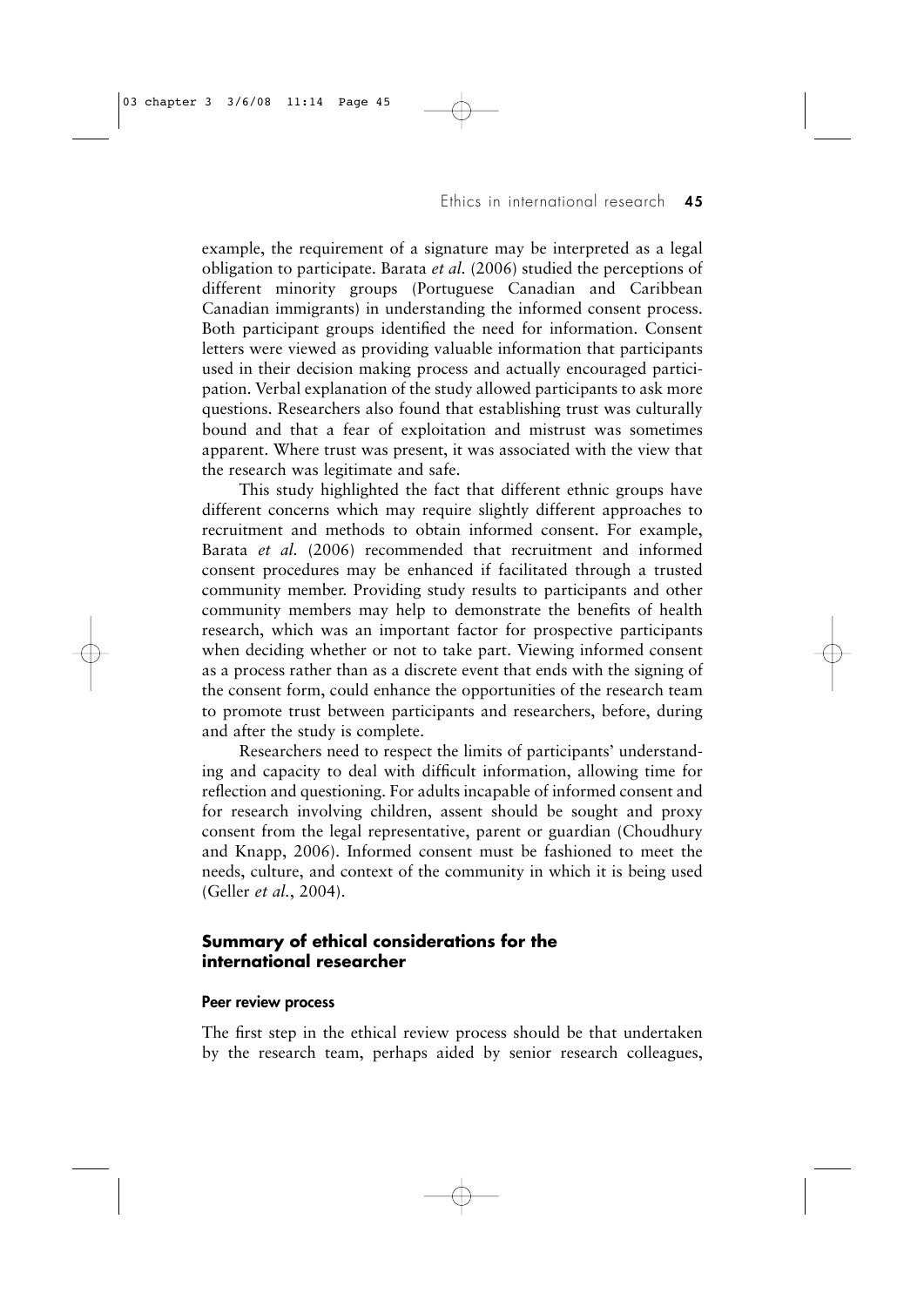representatives of the potential participants and/or other stakeholders. A framework for review, as discussed above, may be useful for this. Only when ethical issues identified by the team have been addressed should independent review be sought.

#### **Ethical review process**

Researchers have the responsibility of complying with the ethical rules of the countries and institutions in which the research is taking place. If this is problematic due to the lack of ethical committees then appropriate alternatives should be identified. Review should be undertaken by individuals who are familiar with the laws, regulations and ethical requirements and expectations of the participating countries as well as having experience of the research process. In some countries, there may be diverse additional national and/or local requirements. Disagreements and resolving conflicts between decisions of committees in different countries can be a challenge. It is important that the scientific integrity of any international research project is not compromised by varying requirements, and adequate communication about these among research team members is crucial.

# **Protecting and respecting the community and participants**

Awareness of, and sensitivity to, the social and cultural perspectives regarding the research objectives and procedures of the participating countries should be demonstrated. In addition, individual participants' autonomy should be respected. Scientific endeavour must not take precedence over the well-being of participants. The investigation should be discontinued if proven harmful. Participants should be volunteers and risks as low as possible, irrespective of potential future benefits.

# **Providing information to participants and obtaining informed consent**

Information including the project's aims, methods, duration of an individual's participation and what it will involve, foreseeable benefits/risks, safeguards for confidentiality, freedom to abstain or withdraw from the study at any time, funding sources and institutional affiliations should be provided to research participants. Information must be conveyed in a way that is both effective and mindful of varying linguistic, social and cultural perspectives of the different population groups. There should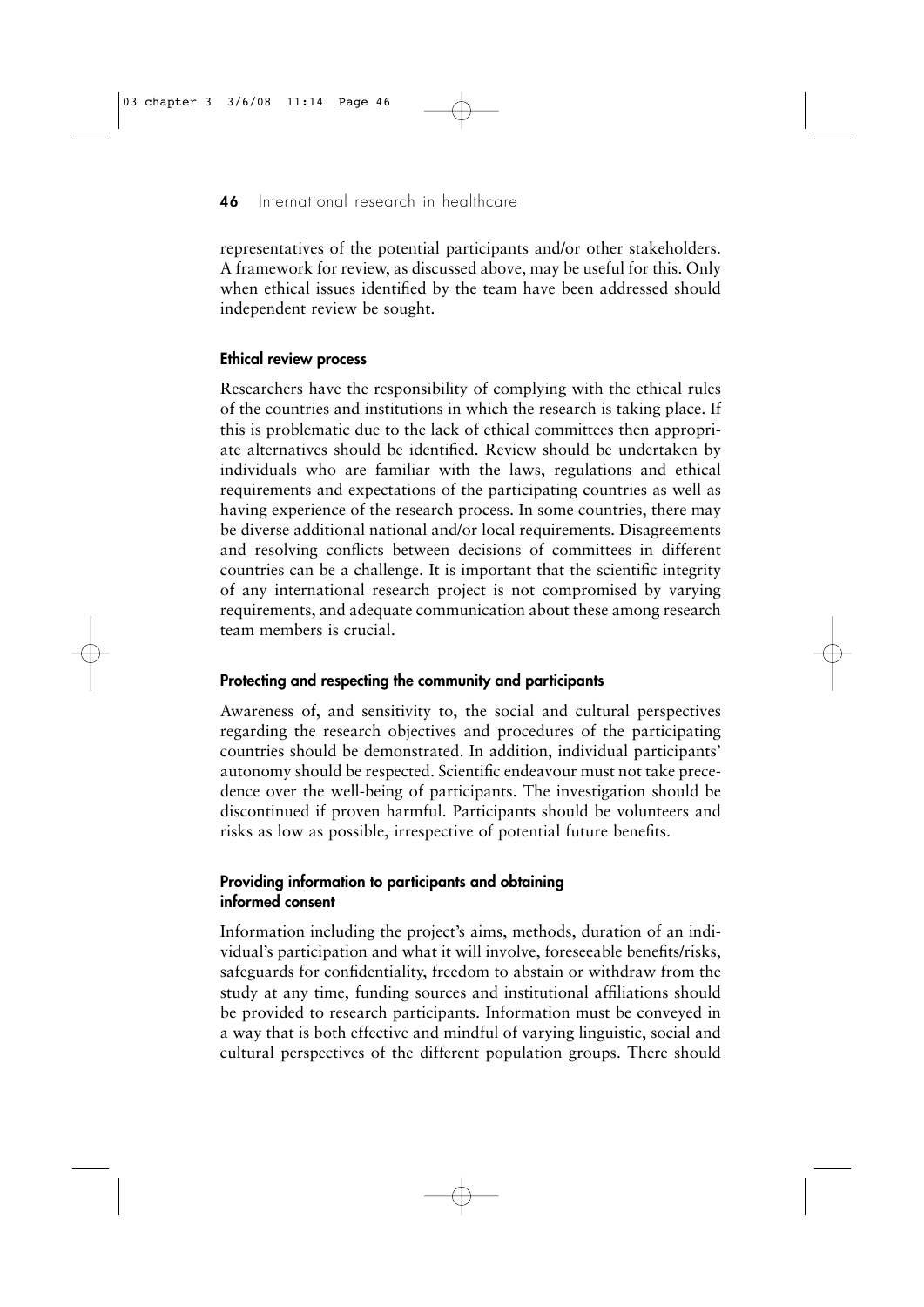be opportunities for potential participants to ask questions. Once the information is understood, then researchers can request participation.

Voluntary informed consent must be obtained, based on the principle that competent individuals are entitled to choose freely whether or not to participate in research. Informed consent protects an individual's freedom of choice and autonomy. Researchers must not deceive or intimidate any participant. Excessive financial inducements to participate may compromise the extent to which decisions of whether or not to participate are genuinely voluntary. The acceptability and impact of offering inducements may also vary between settings and locations, and be influenced by local socio-cultural and economic factors. A distinction can usually be drawn between these payments and reimbursement for inconvenience, expenses incurred or time spent on the project. Any compensation should be approved by the ethics committees.

# **Conclusion**

This chapter has introduced the central concepts of research ethics focusing on issues of concern and relevance in international research. International guidelines have been included to inform researchers of the ethical considerations for research involving human participants, however their application within individual countries does vary. Despite international guidelines, researchers need to allow time for establishing and meeting the requirements of all participating countries. In international collaborations, special consideration must be given to the value systems and cultural norms of local populations regarding the place and operation of the research proposed.

The Foster (2001) approach to ethical review provides one example of some of the issues to reflect upon when preparing an ethically sound research protocol for an international collaboration. It highlights the potential difficulties of balancing the benefits and concerns of different types of research, in order for ethical acceptability to be established. Most importantly, for all research involving human participants, a theoretically and methodically sound research design is required and voluntary informed consent must be obtained.

# **References**

Barata P C, Gucciardi E, Ahmad F, Stewart D E (2006). Cross-cultural perspectives on research participation and informed consent. *Social Sci Med* 62: 479–490.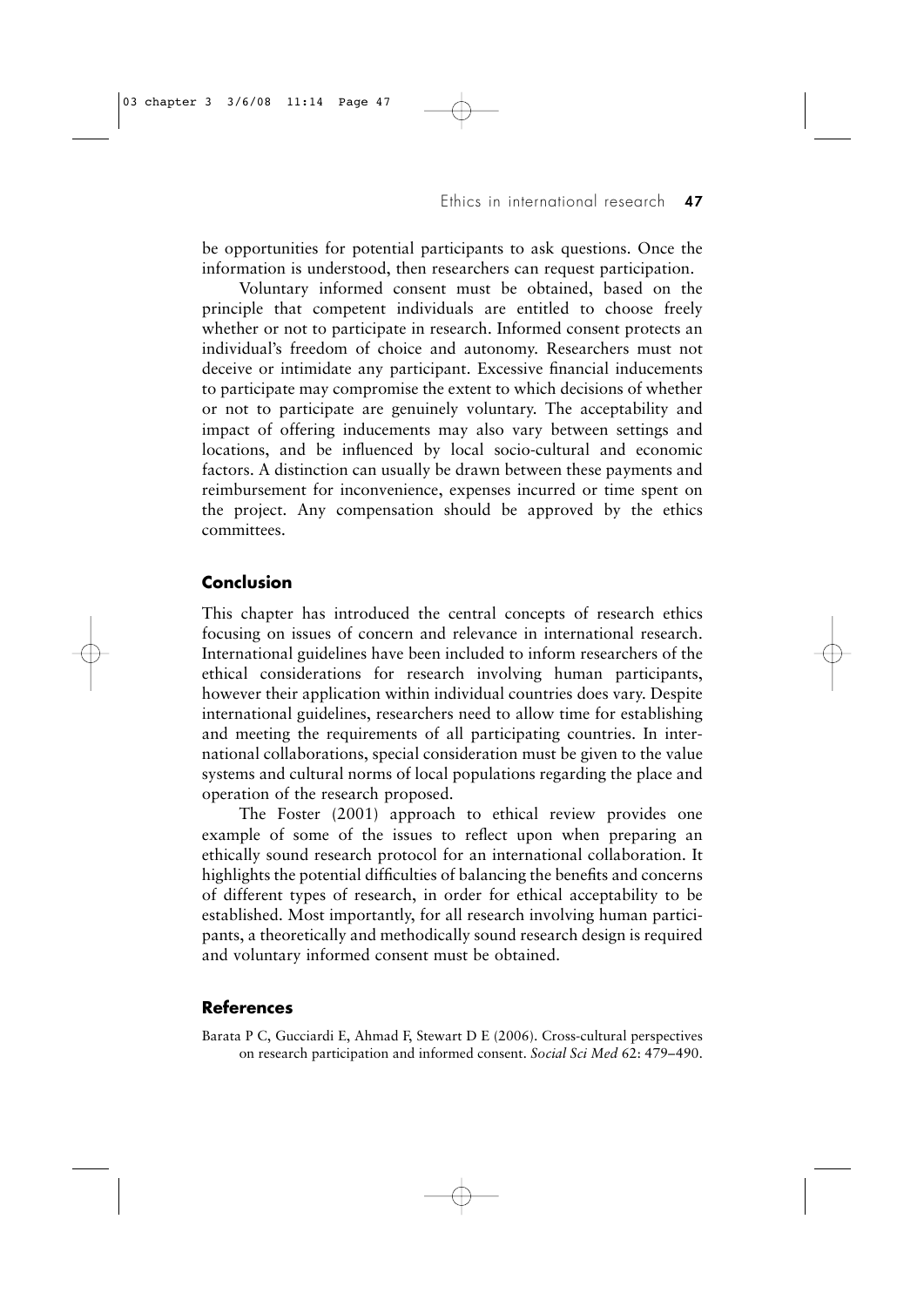- Benatar S R (2002). Reflections and recommendations on research ethics in developing countries. *Social Sci Med* 54: 1131–1141.
- Choudhury S R, Knapp L A (2006). A review of international and UK-based ethical guidelines for researchers conducting nontherapeutic genetic studies in developing countries. *Eur J Hum Genet* 14: 9–16.
- CIOMS (Council for International Organizations of Medical Sciences) (2002). *International Ethical Guidelines for Biomedical Research Involving Human Subjects*. Geneva, Switzerland: Council for International Organizations for Medical Sciences.
- Dresden E, McElmurry B J, McCreary L L (2003). Approaching ethical reasoning in nursing research through a communitarian perspective. *J Prof Nurs* 19: 295–304.
- Foster C (ed.) (1996). *Manual for Research Ethics Committees*, 4th edn. London: King's College University of London.
- Foster C (2001). *The Ethics of Medical Research on Humans*. Cambridge: Cambridge University Press.
- Geller S E, Patel A, Niak V A, Goudar S S, Edlavitch S A, Kodkany B S, Derman R J (2004). Conducting international collaborative research in developing nations. *Int J Gynecol Obstet* 87: 267–271.
- Hearnshaw H (2004). Comparison of requirements of research ethics committees in 11 European countries for a non-invasive interventional study. *BMJ* 328: 140–141.
- Kennedy H P, Renfrew M J, Madi B C, Opoku D, Thompson J B (2006). The conduct of ethical research collaboration across international and culturally diverse communities. *Midwifery* 22: 100–107.
- Marshall P A (2005). Human rights, cultural pluralism, and international health research. *Theor Med Bioeth* 26: 529–557.
- McCabe M, Morgan F, Curley H, Begay R, Gohdes D M (2005). The informed consent process in a cross-cultural setting: is the process achieving the intended result? *Ethn Dis* 15: 300–304.
- Molyneux C S, Peshu N, Marsh K. (2004). Understanding of informed consent in a low-income setting: three case studies from the Kenyan coast. *Soc Sci Med* 59: 2547–2559.
- NRES (National Patient Safety Agency and National Research Ethics Service) (2007). Facilitating and promoting ethical research. http://www.nres.npsa. nhs.uk/ (accessed 19 December 2007).
- Olsen D P (on behalf of Working Group for the Study of Ethical Issues in International Nursing Research) (2003). Ethical considerations in international nursing research: a report from the International Centre for Nursing Ethics. *Nurs Ethics* 10: 122–137.
- Rashad A M, Phipps F M, Haith-Cooper M (2004). Obtaining informed consent in an Egyptian research study. *Nurs Ethics* 11: 394–399.
- Rivera R, Borasky D, Rice R, Carayon F, Wong E. (2007). Informed consent: an international researchers' perspective. *Am J Public Health* 97: 25–30.
- Robison V A (1998). Some ethical issues in international collaborative research in developing countries. *Int Dent J* 48: 552–556.
- Salako S E (2006). The Declaration of Helsinki 2000: ethical principles and the dignity of difference. *Med Law* 25: 341–354.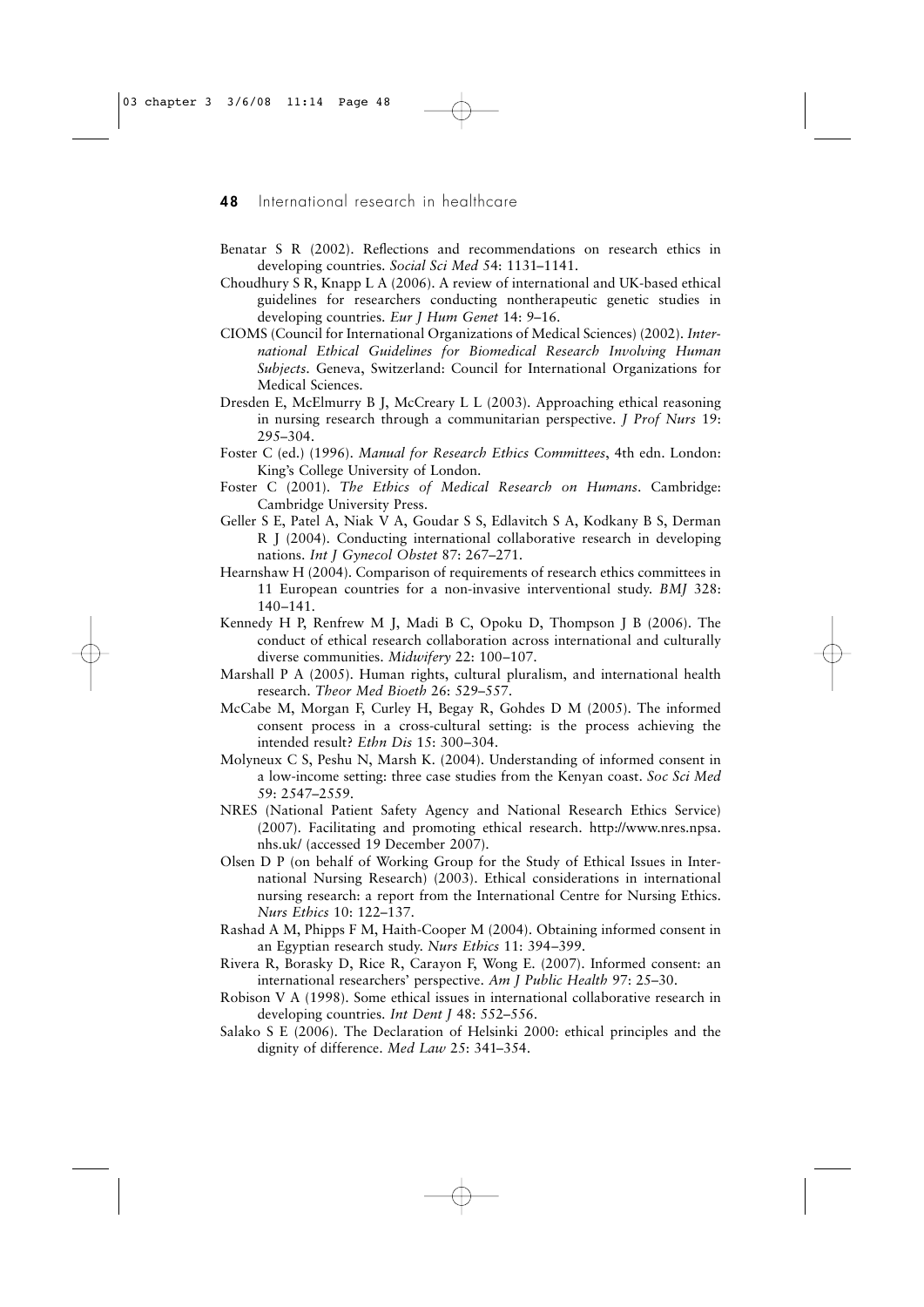# Ethics in international research **49**

Schüklenk U (2005). Module one: introduction to research ethics. *Dev World Bioeth* 5: 1–13.

Simonsen S, Nylenna M (2006). Basic ethical, professional and legal principles of biomedical research. *Scand J Work Environ Health Suppl* 2: 5–14.

Wagner R M (2003). Ethical review of research involving human subjects: when and why is IRB review necessary? *Muscle Nerve* 28: 27–39.

World Health Organization website: www.who.int (accessed 19 December 2007).